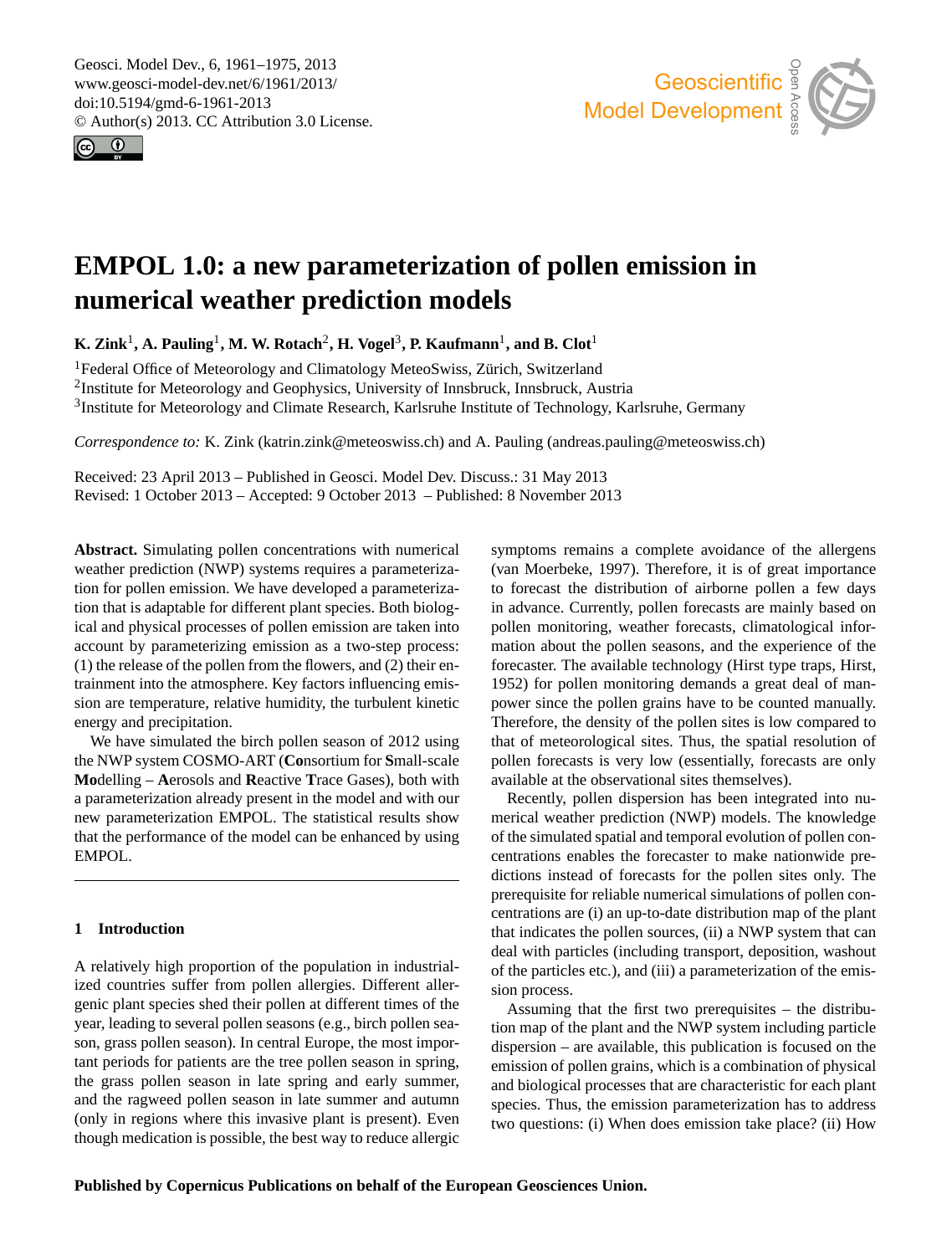many pollen grains are emitted? To answer these questions, we have to look more closely at the biological and physical processes leading to pollen ripening and release. Two time scales can be distinguished that require the use of two submodels within the emission parameterization:

- 1. The seasonal cycle of pollen emission depends on the number of mature flowers or inflorescences, and hence on the development of the plants. It is driven by the weather conditions during the preceding weeks or months and usually is described via phenological models (e.g. [Sarvas,](#page-14-1) [1974;](#page-14-1) [García-Mozo et al.,](#page-13-1) [2009\)](#page-13-1).
- 2. The diurnal cycle of pollen emission is driven by the current meteorological conditions that lead to a rupture of the anthers (thus, the release of pollen grains from the flowers) and to the entrainment of the pollen grains into the atmosphere. This process happens in a time frame of seconds to hours.

Although the processes leading to pollen emission have been described in the literature, the information that can be found is mainly of a qualitative nature (e.g. [Bianchi et al.,](#page-13-2) [1959\)](#page-13-2). Additionally, both the development of the plants and the release of the pollen are processes that are specific to each plant species. Hence, an emission parameterization that is supposed to work for different plant species has to be very flexible regarding these biological and physical processes.

In Sect. [2,](#page-1-0) we briefly describe the meteorological model that is used in our study. A comparison between different pollen emission parameterizations is given in Sect. [3.](#page-1-1) In Sect. [4,](#page-3-0) a new parameterization for pollen emission is developed, followed by a description of a basic tuning. The application of this parameterization and a comparison of the results with an existing parameterization can be found in Sects. [5](#page-6-0) and [6.](#page-7-0) Finally, Sect. [7](#page-12-0) contains the summary and conclusions.

Throughout the publication, we have used the following terms to describe the different processes and parameters in the context of pollen emission:

- **–** *anthesis:* opening of the anthers.
- **–** *pollen release:* release of the pollen from the anthers, either into a reservoir or directly into the atmosphere.
- **–** *pollen presentation:* making the pollen grains available for entrainment into the atmosphere. Usually, this is the result of the combined processes of anthesis and pollen release.
- **–** *entrainment:* uplifting of the pollen from the reservoir or from the anthers into the atmosphere.
- **–** *pollen emission:* the combined processes of pollen release and entrainment into the atmosphere. This term is used when the different steps during the emission

process are not distinguished. This formulation is necessary since many emission parameterizations treat pollen release and entrainment as a single process.

- **–** *pollen production:* the amount of pollen that is produced per square meter and per year.
- **–** *pollen concentration:* the concentration of airborne pollen, given in number of pollen grains per cubic meter of air.

# <span id="page-1-0"></span>**2 The NWP model system COSMO-ART**

COSMO is a non-hydrostatic regional NWP model that is used for operational weather forecasts in various European countries [\(Steppeler et al.,](#page-14-2) [2002\)](#page-14-2). [Vogel et al.](#page-14-3) [\(2009\)](#page-14-3) have developed an extension ART (**A**erosols and **R**eactive **T**race Gases) to COSMO in order to study the interaction between aerosols and the atmosphere. Information about the code availability can be found in the Supplement.

Physical processes that are incorporated into COSMO-ART include transport by the mean wind, turbulent diffusion, dry and wet deposition, coagulation, condensation, washout, and sedimentation of the aerosols and reactive trace gases. ART includes, amongst others, a module to simulate the emission and dispersion of pollen grains [\(Vogel et al.,](#page-14-4) [2008;](#page-14-4) [Zink et al.,](#page-14-5) [2012\)](#page-14-5). The default parameterization of pollen emission follows the suggestions of [Helbig et al.](#page-13-3) [\(2004\)](#page-13-3) and [Vogel et al.](#page-14-4) [\(2008\)](#page-14-4).

At MeteoSwiss, COSMO-ART has been used as an operational tool for birch pollen forecasting since 2011, using a modified version of the [Helbig et al.](#page-13-3) [\(2004\)](#page-13-3) emission parameterization. The modification includes the description of the pollen season as well as the influences of temperature, humidity, and wind speed on the pollen emission. It is designed to better model the physiological processes in the plants. Since the quantitative relationships between the meteorological parameters and pollen emission are largely unknown, the implementation of the qualitative knowledge about plant physiology is somewhat subjective. The error between modeled and observed pollen concentrations was evaluated as a function of temperature, relative humidity and wind speed. Using these results, the meteorological functions in the emission parameterization of [Helbig et al.](#page-13-3) [\(2004\)](#page-13-3) were adapted. This was done based on observational data from Switzerland.

## <span id="page-1-1"></span>**3 Available emission parameterizations**

The approaches to parameterize pollen emission that can be found in the literature differ greatly in complexity. Very simple solutions use spatially and temporally uniform emission fluxes (e.g. [Pasken and Pietrowicz,](#page-14-6) [2005\)](#page-14-6). More sophisticated versions include current meteorological conditions and/or a curve representing the typical pollinating season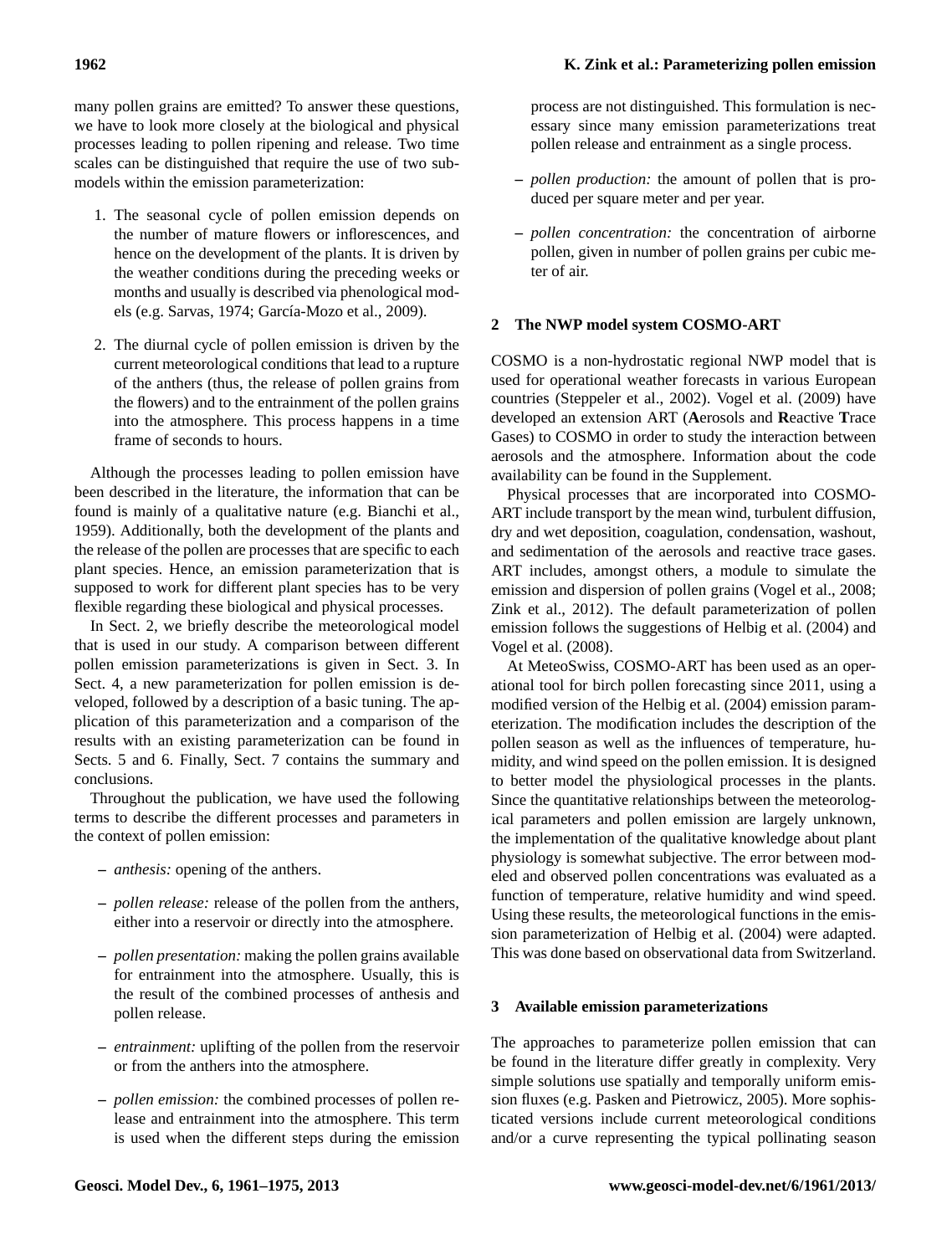# **K. Zink et al.: Parameterizing pollen emission 1963**

(e.g. [Helbig et al.,](#page-13-3) [2004;](#page-13-3) [Schueler and Schlünzen,](#page-14-7) [2006;](#page-14-7) [Marceau et al.,](#page-13-4) [2011;](#page-13-4) [Sofiev et al.,](#page-14-8) [2013\)](#page-14-8). In addition to the current meteorological conditions, the model of [Martin et al.](#page-13-5) [\(2010\)](#page-13-5) includes previous values of relative humidity.

In this section, we describe the differences and similarities of three different emission parameterizations in some detail. These parameterizations are:

- **–** The parameterization of [Helbig et al.](#page-13-3) [\(2004\)](#page-13-3), in the following referred to as "H<sub>orig</sub>". It was used to simulate both birch [\(Vogel et al.,](#page-14-4) [2008\)](#page-14-4) and ragweed [\(Zink et al.,](#page-14-5) [2012\)](#page-14-5) pollen concentrations.
- **–** The parameterization that has been used for operational numerical birch pollen forecasts at the Federal Office of Meteorology and Climatology in Switzerland (MeteoSwiss), an optimized formulation of  $H_{\text{orig}}$ . In the following referred to as " $H_{opt}$ " (compare Sect. [2\)](#page-1-0).
- **–** The parameterization of [Sofiev et al.](#page-14-8) [\(2013\)](#page-14-8). In the following referred to as "S13". It has been implemented into the System for Integrated modeLling of Atmospheric coMposition (SILAM) and was applied for birch pollen emission.

These are the only comprehensive parameterizations of which we are aware that are incorporated into NWP systems for the application to wider regions. The comparison is divided into three parts reflecting the nature of the parameterizations: the first part describes the seasonal cycle, the second part the daily cycle of pollen emission. Part three explains additional features of the parameterizations. A table summarizing the differences between the parameterizations can be found in the Supplement.

#### <span id="page-2-1"></span>**3.1 Description of the pollen season**

The amount of pollen that is ripe and available for emission depends greatly upon the state of the pollen season. At the beginning and the end of the season only a few plants flower, hence, the amount of available pollen grains is small, regardless of the meteorological conditions. It is therefore essential to introduce a mathematical model that describes the course of the pollen season on a daily basis.  $H_{orig}$  assumes the birch pollen season to last for 30 days and to have a fixed shape of a parabola. In Hopt, a more sophisticated description of the pollen season is used. Based on measured pollen data gathered in Switzerland, the shape of the pollen curve is chosen to be positively skewed. A similarly skewed shape of the pollen curve has been reported for central Europe by [Grewling et al.](#page-13-6) [\(2012\)](#page-13-6). Additionally, the length of the season is variable depending on the temperature during the pollen season. This takes into account the fact that a warm spring season results in a short and intense birch pollen season, whereas a cool spring tends to lengthen the birch pollen season because not all birch trees flower at the same time. S13 introduces an internal model that reflects the seasonal pollen curve. It uses temperature sums to predict the start and course of the pollen season. The season ends when a certain amount of pollen has been emitted. The upswing and downswing of the pollen curve is parameterized using relaxation functions describing the probability for a single tree to bloom at a certain day.

#### <span id="page-2-0"></span>**3.2 Meteorological influences**

Naturally, emission has to be linked to a velocity scale since the pollen grains have to be lifted into the air by wind currents. In H<sub>orig</sub> and H<sub>opt</sub>, the friction velocity  $u_*$  is taken as the parameter influencing the amount of emitted pollen. A threshold friction velocity  $u_{*t}$  has to be reached in order to allow emission. The value of  $u_{\ast t}$  is derived using a parameterization for dust entrainment and a meteorological correction factor (see below). Emission by free convection is not taken into account. S13 uses both the 10 m wind speed and the convective velocity scale  $w_*$  to take into account both ways of pollen entrainment into the atmosphere.

Theoretically, if unlimited amounts of pollen were available, higher wind speeds would yield stronger entrainment, and hence more airborne pollen. In reality, this is limited by the fact that at a certain point, the flowers will run out of pollen grains. This is not considered in  $H_{orig}$ .  $H_{opt}$  and S13 take this into account by introducing a threshold wind speed or a function converging to a maximal value that stops further increase of emission.

Short-term pollen emission is driven by current meteorological conditions. All three parameterizations consider these effects using correction terms.  $H_{orig}$  and  $H_{opt}$  use meteorological correction terms for temperature, relative humidity and wind speed that influence the value of the threshold friction velocity  $u_{\ast t}$ . However, the individual terms are different for both parameterizations (cutoffs at different thresholds etc.). Both  $H_{orig}$  and  $H_{opt}$ , consider precipitation through washout. S13 considers relative humidity and precipitation as hindrances for emission if their values are in a certain range. In S13, temperature plays an important role through the seasonal description, short-term effects on emission are not taken into account.

#### <span id="page-2-2"></span>**3.3 Other features**

Horig and Hopt use plant-dependent parameters such as the leaf area index (LAI), and the height of the plants that influence the amount of emitted pollen. Their use in the model is reciprocal, leading to higher emissions for small plants and plants with less leaves. The idea behind this is that leaves keep the released pollen grains within the canopy. These parameters are left out in S13.

Resuspension is considered in  $H_{orig}$  only.

Horig and S13 use a total amount of pollen that can be produced per season. In S13, this number defines the end of the pollen season. In  $H_{orig}$  it can shorten the pollen season if the model runs out of pollen before the prescribed end of the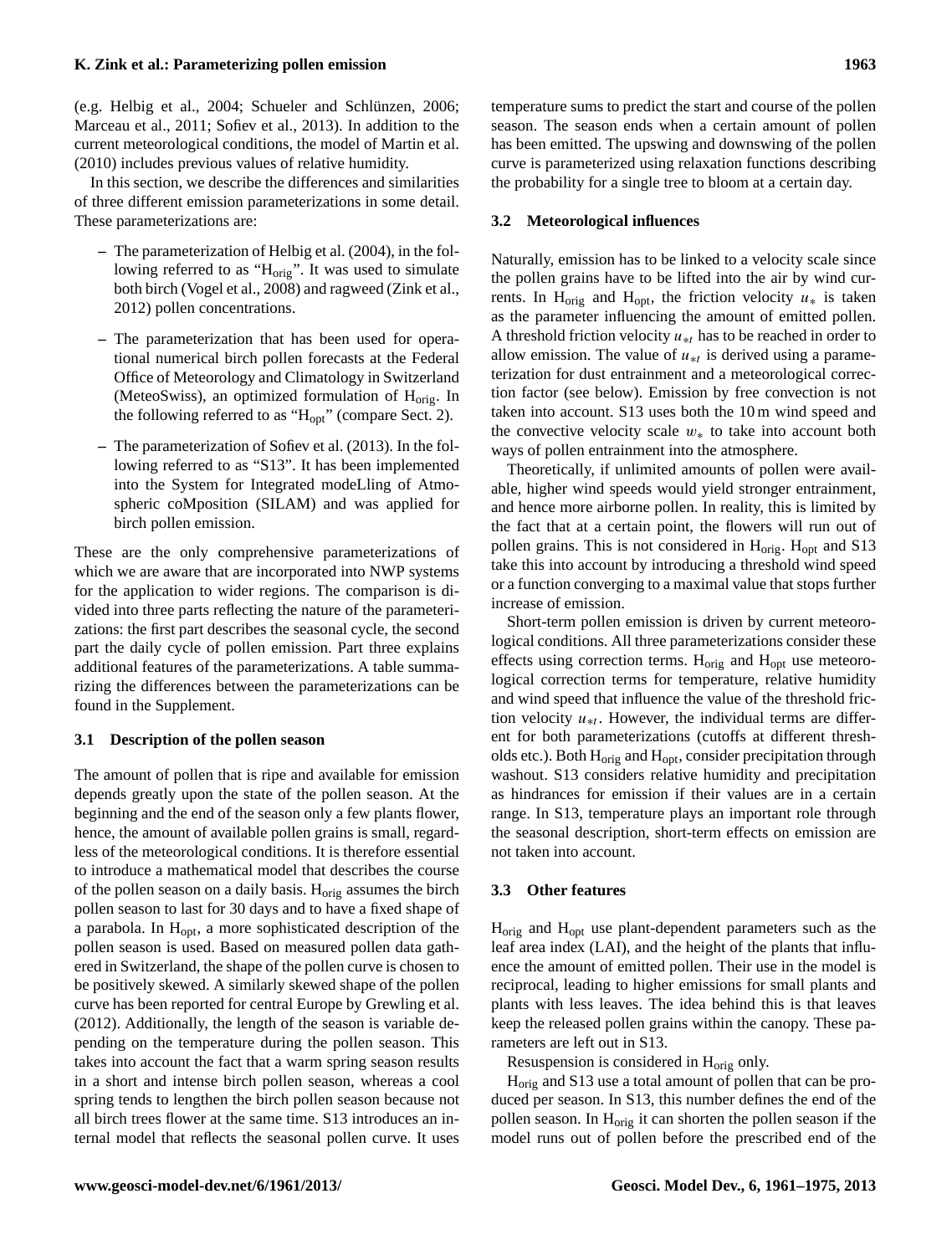pollen season after 30 days. Since this feature is unwanted, the total amount of pollen has been removed in  $H_{opt}$ . The two main problems associated with the total amount of pollen are (i) the actual number is basically unknown, and (ii) for some plants (such as birch trees) this number varies considerably by year (years with high total amounts of pollen are referred to as "mast years").

Some plants (such as birch trees) produce less pollen when they grow at higher altitudes (e.g. [Sveinbjörnsson et al.,](#page-14-9) [1996;](#page-14-9) [Gehrig and Peeters,](#page-13-7) [2000\)](#page-13-7). To represent this fact in the model, a reducing factor,  $f_{O,alt}$ , is introduced as a function of altitude in  $H_{\text{opt}}$ . This factor is plant-specific and takes into account the influence of the changing climatic conditions with altitude on the plant.

# <span id="page-3-0"></span>**4 Development of an emission parameterization for pollen grains**

The emission process varies from species to species. For example, some grasses need high relative humidities for the opening of their anthers since they have to swell in order to crack. By contrast, low relative humidities create favorable conditions for the release of birch pollen, since birch pollen's anthers open when they are dry (e.g. [Fuckerieder,](#page-13-8) [1976;](#page-13-8) [Puls,](#page-14-10) [1985;](#page-14-10) [Keijzer et al.,](#page-13-9) [1996;](#page-13-9) [Matsui et al.,](#page-14-11) [1999;](#page-14-11) [Dahl et al.,](#page-13-10) [2013\)](#page-13-10). Since all of the emission parameterizations mentioned in Sect. [3](#page-1-1) have been developed for tree pollen, the question remains as to whether they are suitable for herbaceous plants like grasses or ragweed. Since both species are allergenic and responsible for important pollen seasons, it is desirable to have an emission parameterization that is appropriate for these plants as well. Since the model system COSMO-ART is operationally used at MeteoSwiss, we have looked more closely at the two emission parameterizations associated with COSMO-ART ( $H_{orig}$  and  $H_{opt}$ ). The parameterizations show the following disadvantages.

Two plant-dependent parameters in the emission formula are inversely proportional to the emission flux: the leaf area index and the height of the plant. For trees, the variability of these parameters lies in a range where their influence is relatively low. For plants with mean heights of 1 m or less and low leaf area indices, however, these plant-dependent parameters become prominent. Moreover, their use only makes sense if their specific values vary over the model domain or time. Otherwise, they can simply be incorporated into a tuning factor. An important problem in this respect is that the true values of both parameters cannot be known in real time for the entire model domain. Therefore, they are not suited to be incorporated into the parameterization. Additionally, the sensitivity of the simulated emission flux on the height of the plant shows the undesirable feature that small plants emit more pollen than big plants.

Meteorological influences on the emission flux are incorporated into the parameterization via a threshold friction velocity (see Sect. [3.2\)](#page-2-0). Only if the friction velocity reaches this threshold is emission allowed in the model. The threshold value is not constant but includes functions of temperature, relative humidity, and wind speed. Due to the nature of the parameterization, these functions cannot be determined empirically. In our opinion, one of the main drawbacks of this emission parameterization is the mixing of biological and meteorological factors that influence different aspects of the emission process. This leads to complicated formulations that cannot be easily validated via straightforward experiments.

Consequently, we have developed a new emission parameterization, EMPOL, which is based on the biological and physical processes leading to pollen emission. It can easily be adapted to different plant species by adjusting just a few key factors. Plant-dependent values that are variable over the model domain, such as the actual height of plants, are omitted. The meteorological influences are designed in a way that allows simple experimental determination of the corresponding functions.

The description of the pollen season is not part of EM-POL but is taken from the seasonal model developed for  $H_{opt}$ (compare Sect. [3.1\)](#page-2-1). It is read into the model as an input parameter.

# **4.1 Basic concepts**

Given that the pollen season has started (in other words: plants are ready to release pollen), the emission of pollen can be seen as a two-step process: first, changes in the meteorological conditions lead to a rupture of the pollen sacs (anthesis). Pollen grains are released from the flowers. Second, the pollen grains that are now exposed to air motions can be entrained into the atmosphere. We have adopted this view by dividing our emission parameterization into two parts:

- 1. Depending on biological and meteorological conditions, a certain number of pollen grains are released from the flowers and fill up a pollen reservoir. Botanically, this process is called pollen presentation.
- 2. If meteorological conditions are favorable, pollen in the reservoir are entrained into the atmosphere.

Figuratively, the pollen reservoir can be seen as a surface where the pollen grains rest after being released from the anthers, e.g., a leaf. Such a process has been described by [Bianchi et al.](#page-13-2) [\(1959\)](#page-13-2) for ragweed; most of the pollen first fall onto the foliage below the flowers before being entrained into the atmosphere. However, this descriptive view should not be exclusive: if the conditions are favorable, pollen grains can be released from the flowers and entrained directly into the atmosphere. In that case, the "reservoir" should only be seen as a way to describe the fact that pollen grains have to be made available before they can be carried into the atmosphere.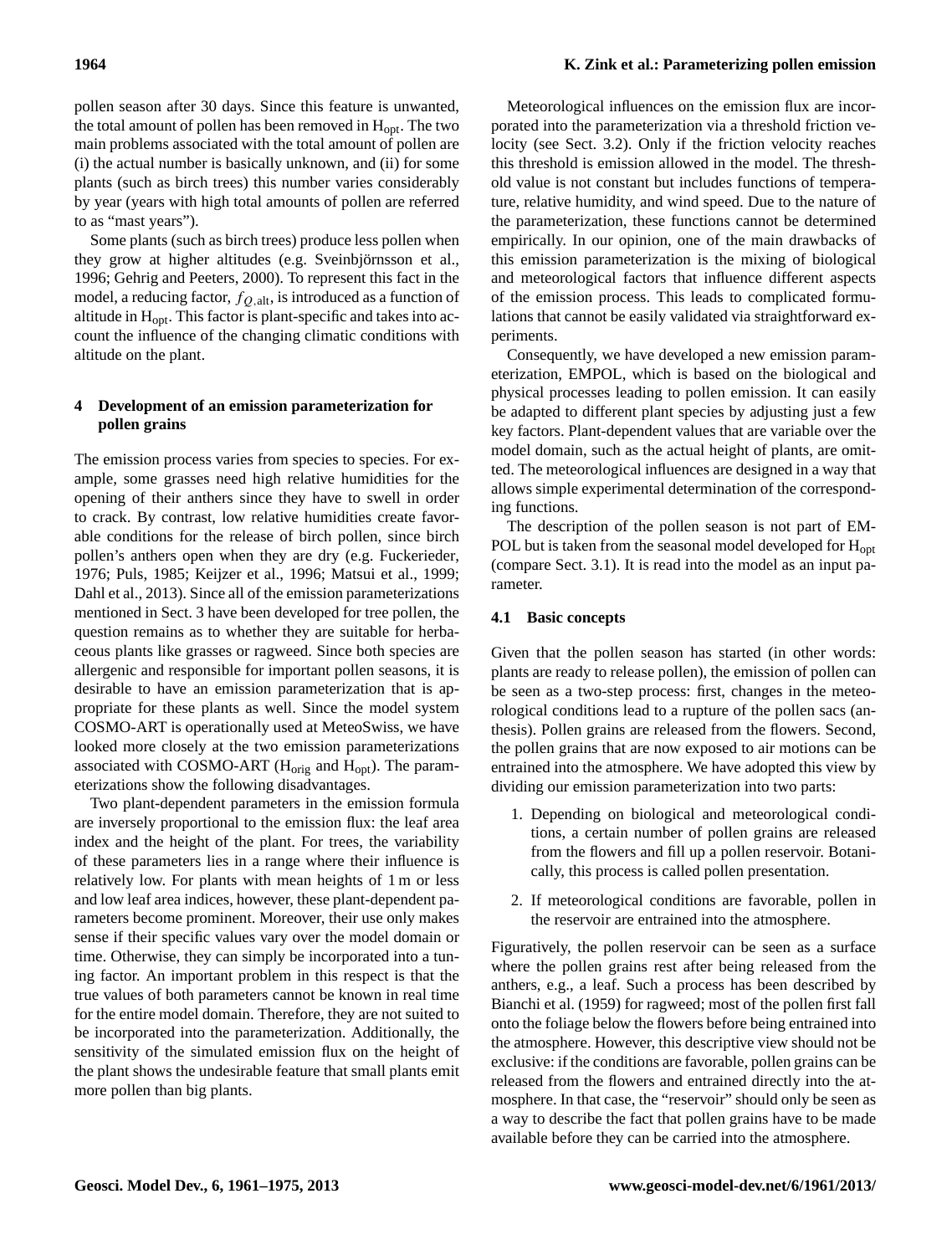# **K. Zink et al.: Parameterizing pollen emission 1965**

Conceptually, the parameterization can be described as follows: a constant factor,  $Q_{\text{pollen,day}}$ , gives the maximal daily amount of pollen that could be released at the height of the pollen season on one square meter if the conditions for pollen release and entrainment were perfect. All other factors take values in the range between 0 and 1 and describe resistances to the pollen release. These factors include, e.g., unfavorable meteorological conditions, but also a low plant coverage, or an early or late date in the pollen season.

The reservoir  $R_{\text{pollen}}$  is made up of the pollen that are released from the flowers at that very time step ( $\Delta R_{\text{pollen}}$ ) and the pollen that were left in the reservoir after the previous time step ( $R_{\text{pollen},\text{old}}$ ). We assume that the pollen in the reservoir can be lost due to random processes (such as animals brushing against the plant and causing pollen to fall to the ground). This loss is described in the factor  $\Psi_{\text{random}}$ . Additionally, rain washes out a specific portion of the reservoir which is described via the function  $\Psi_{\text{precip}}$ . Combining the factors described above, the content of the reservoir is given by

$$
R_{\text{pollen}} = (\Psi_{\text{random}} \cdot R_{\text{pollen,old}} + \Delta R_{\text{pollen}}) \cdot \Psi_{\text{precip}}.
$$
 (1)

The amount of pollen that the flowers release into the reservoir at each time step is given by

$$
\Delta R_{\text{pollen}} = \Phi_{\text{plant}} \cdot \Phi_{\text{met}} \cdot \Phi_{\text{biol}}.\tag{2}
$$

The factor  $\Phi_{\text{plant}}$  combines the plant-specific variables that define the amount of pollen that could be released per time step under perfect meteorological conditions at a given grid point. It consists of the figure  $Q_{\text{pollen},\Delta t}$  (calculated from  $Q_{\text{pollen,day}}$  describing the maximum amount of pollen that could be released per time step and per square meter if the grid box was totally covered with the specific plant in the perfect growing state. This maximum number is reduced by factors describing the percentage of ground actually covered with the specific plant ( $f_{Q,\text{cov}}[0,1]$ ), the course of the pollen season using a mathematical description  $f_{Q,\text{seas}}[0,1]$  (see Sect. [3.1\)](#page-2-1), and the influence of the altitude on the productivity of the plants  $f_{Q,alt}[0,1]$  (see Sect. [3.3\)](#page-2-2):

$$
\Phi_{\text{plant}} = Q_{\text{pollen}, \Delta t} \cdot f_{Q, \text{cov}} \cdot f_{Q, \text{seas}} \cdot f_{Q, \text{alt}}.\tag{3}
$$

The meteorological influences on pollen release are described via mathematical functions:

$$
\Phi_{\text{met}} = f_{R,T} \cdot f_{R,\text{RH}}.\tag{4}
$$

These equations describe the probability that anthesis will happen under the current meteorological conditions. Up to now, only temperature and relative humidity have been considered. Since the processes leading to pollen release are slightly different for different plant species, these functions are plant-dependent and need to be adapted for the different species.

Additionally, a switch,  $\Phi_{\text{biol}}$ , is introduced that turns off pollen release as soon as a certain daily amount of released pollen is reached. Under optimal conditions, all ripe pollen could potentially be released before the end of the day. Once the flowers have run out of ripe pollen grains, pollen release will stop even if good conditions continue.

The second part of the emission parameterization describes the entrainment of the pollen from the reservoir into the atmosphere. This process is mainly driven by meteorological conditions, namely moisture and turbulence. The pollen flux is given by

$$
F_{E,\text{pollen}} = \frac{R_{\text{pollen}}}{\Delta t} \cdot f_{E,\text{TKE}} \cdot f_{E,\text{RH}},\tag{5}
$$

with  $\Delta t$  being the time step of the simulation. It is assumed that the pollen are dispersed instantaneously and homogeneously within the grid box. The pollen concentration mainly depends on the amount of turbulence that lifts the pollen into the air. This is considered through the function  $f_{E, \text{TKE}}[0, 1]$ . In moist conditions, entrainment is reduced as pollen grains tend to stick to the surface. The strength of this constraint –  $f_{E, \text{RH}}[0, 1]$  – is given as a function of the relative humidity. If pollen grains are released from the anthers in an explosive manner (compare [Rohwer,](#page-14-12) [1993\)](#page-14-12) and entrained into the atmosphere regardless of the turbulent kinetic energy and relative humidity, these two functions  $f_{E,THE}$  and  $f_{E,RH}$  can be set to a fixed value of one. In that case, the pollen reservoir will not be filled, but all pollen released from the anthers will be entrained into the atmosphere directly.

A flowchart in the Supplement shows the different steps of the parameterization and the influences for each of these steps. If EMPOL is used for other pollen species, the plant-specific values in the following parameters need to be adapted:  $Q_{\text{pollen,day}}, Q_{\text{pollen},\Delta t}, f_{R,T}, f_{R,RH}, f_{E,TKE},$  $f_{E, RH}$ ,  $\Psi_{random}$ , and  $\Psi_{\text{precip}}$ . Additionally, the following input fields/values need to be provided:  $f_{Q,\text{cov}}$ ,  $f_{Q,\text{seas}}$ ,  $f_{Q,\text{alt}}$ , the pollen diameter, and the pollen density.

#### **4.2 Tuning of the emission parameterization**

One of the ideas behind EMPOL is the possibility to deduce the main parameters via dedicated experiments (e.g. [Michel](#page-14-13) [et al.,](#page-14-13) [2012\)](#page-14-13). In a laboratory, it should be possible to measure the functions relating the amount of released/entrained pollen and specific environmental conditions (e.g. temperature) while keeping the remaining parameters constant. For lack of such experimental data, we had to formulate the missing functions in the parameterization on the basis of measured pollen concentrations. EMPOL contains several parameters that have to be tuned:  $Q_{\text{pollen,day}}, Q_{\text{pollen},\Delta t}, f_{R,T},$  $f_{R,RH}$ ,  $f_{E,TKE}$ ,  $f_{E,RH}$ ,  $\Psi_{random}$  and  $\Psi_{precip}$ . We used bihourly birch pollen measurements in Switzerland and simulations with COSMO-ART to derive a first guess for each of these parameters. Taking this version of the parameterization, we simulated two months during the birch pollen season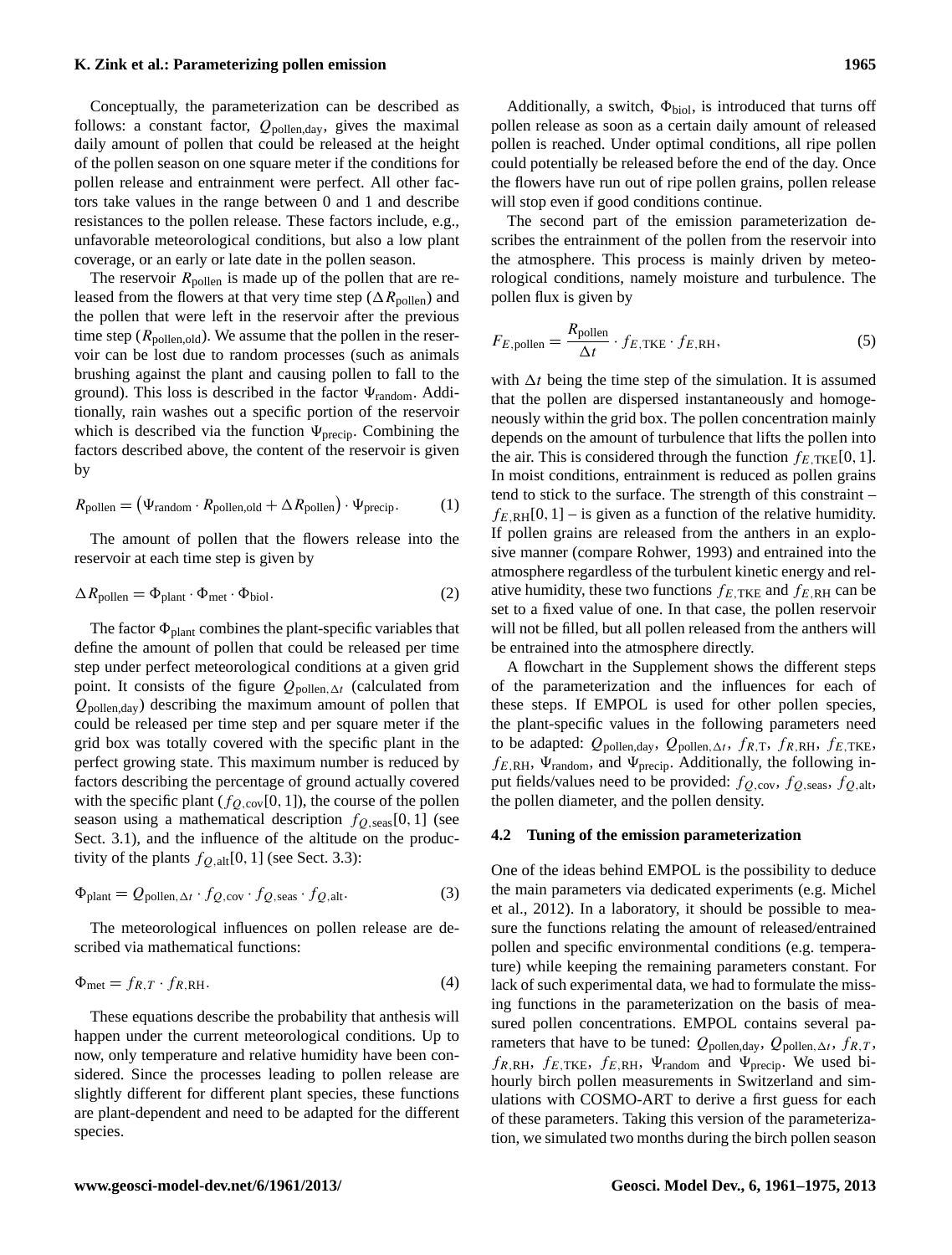

<span id="page-5-0"></span>**Fig. 1.** Function describing the influence of temperature on the release of birch pollen.

(April 2010 and April 2011) to improve this first guess. It should be noted that – using birch pollen measurements as a basis – the formulations and values described here are valid only for birch. It should also be kept in mind that using the full modeling system and measured pollen concentrations at this stage introduces some strong assumptions. The most important of these is that any atmospheric transport and dispersion processes are disregarded, i.e., larger pollen concentrations are solely due to larger emissions. The present exercise, therefore, is not more than a "second guess" and still leaves room for improvement based on a true parameter tuning exercise in which the error is minimized by varying all the parameters; this will be performed as soon as corresponding data are available. The present tuning only attempts to render the resulting emissions in a broadly reasonable range, while attempting to describe the physical and biological overall performance.

The parameter  $Q_{\text{pollen,day}}$  reflects the overall level of the pollen flux. It was tuned by calculating the overall bias between measurements and model. Based on these values,  $Q_{\text{pollen,day}}$  was set to 2.133  $\times 10^9$  pollen per square meter and per day. The amount of pollen that can be released per time step is calculated from  $Q_{\text{pollen,day}}$  considering the following requirements/assumptions:

- **–** Under optimal conditions for pollen release, the flowers can run out of pollen grains before the end of the day.
- **–** The daily cycle of pollen release is not prescribed in the model. The amount of released pollen does not depend on the time of the day but results from the functions  $f_{R,T}$  and  $f_{R,RH}$ .



<span id="page-5-1"></span>**Fig. 2.** Function describing the influence of relative humidity on the release of birch pollen.

In our implementation, we assume that the flowers will run out of pollen grains after 16 h of constant pollen release.  $Q_{\text{pollen},\Delta t}$  can then be calculated by dividing  $Q_{\text{pollen},\text{day}}$  by the number of time steps during a 16 h-period:

$$
Q_{\text{pollen},\Delta t} = \frac{Q_{\text{pollen},\text{day}} \cdot \Delta t}{16 \cdot 3600}.
$$
 (6)

The functions  $f_{R,T}$ ,  $f_{R,RH}$  and  $f_{E,TKE}$  were tuned by calculating the absolute error between the modeled and the measured pollen concentrations for each measuring station. These errors were plotted against the different meteorological variables. These plots were then used to adjust the functions describing the meteorological influences on pollen release/entrainment. The resulting functions are (the corresponding curves can be found in Figs. [1,](#page-5-0) [2](#page-5-1) and [3\)](#page-6-1)

$$
f_{R,T} = \frac{1.04}{\left(1 + e^{-0.27T + 76}\right) \cdot \left(1 + e^{0.45T - 137}\right)},\tag{7}
$$

$$
f_{R, \text{RH}} = \frac{1}{1 + e^{21 \text{rh} - 15}},\tag{8}
$$

$$
f_{E,\text{TKE}} = \frac{1}{1 + e^{-2.1\text{TKE} + 4}} - 0.017. \tag{9}
$$

In these functions,  $T$  denotes temperature, rh the relative humidity, and TKE the turbulent kinetic energy on the lowest model level.

The number of pollen that are lost from the reservoir due to random processes is derived by using the concept of a halflife. Under the premise that only the random losses are effective, we assume a continuous removal from the reservoir such that after 12 h, half of the pollen present in the reservoir is lost. This assumption is used to calculate the percentage of the pollen in the reservoir that are lost per time step due to random processes: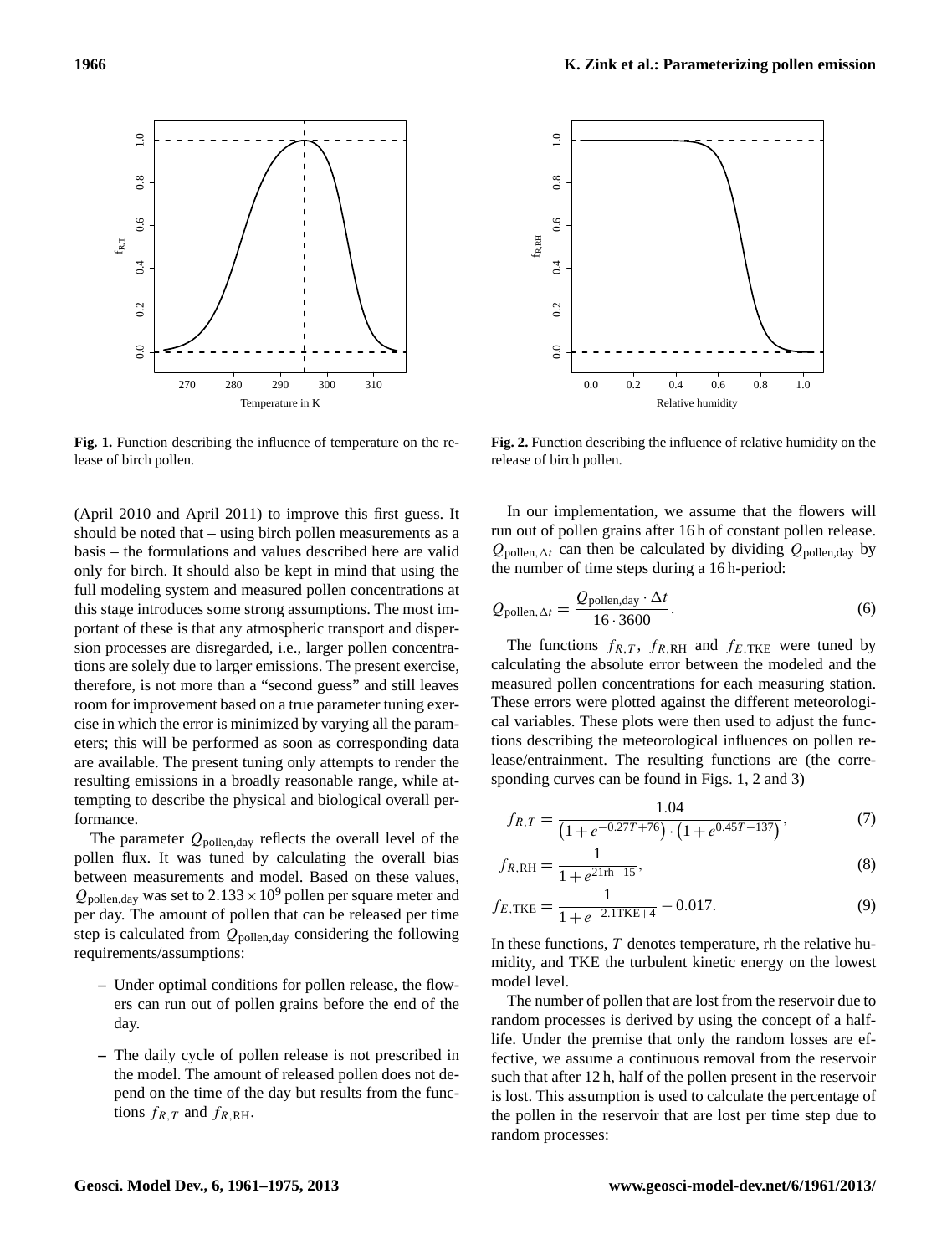

<span id="page-6-1"></span>**Fig. 3.** Function describing the influence of turbulence on the entrainment of birch pollen grains into the atmosphere.

$$
\Psi_{\text{random}} = \exp\left\{\frac{\ln 0.5 \cdot \Delta t}{12 \cdot 3600}\right\},\tag{10}
$$

where  $\Delta t$  is the time step of the model given in seconds.

The washout of the reservoir is given by:

 $\Psi_{\text{mecin}} = -2000 \ p + 1$   $0 < p < 0.0005$ , (11a)

$$
\Psi_{\text{precip}} = 0 \qquad \qquad p \ge 0.0005. \qquad (11b)
$$

Wherein  $p$  denotes the sum of convective and grid-scale precipitation in the model. It is given in  $\text{kg m}^{-2} \text{s}^{-1}$ .

The tendency of the pollen to stick to the surface under moist conditions is given as a function of the relative humidity rh:

$$
f_{E, \text{RH}} = 1 \qquad \text{rh} \le 90\%, \tag{12a}
$$

$$
f_{E, \text{RH}} = 0.5 \qquad 90\% < \text{rh} \le 95\%, \qquad (12b)
$$

$$
f_{E, \text{RH}} = 0 \qquad 95\% < \text{rh} \le 100\%.
$$
 (12c)

#### <span id="page-6-0"></span>**5 Testing the new parameterization**

After debiasing the model using Swiss pollen data from 2010 and 2011, we have simulated the birch pollen season of 2012 using two model configurations. Both use an identical setup, with the emission parameterization being the only difference. First, simulations were carried out using the parameterization Hopt (see Sect. [3\)](#page-1-1). Second, we have adapted COSMO-ART to run with our newly developed emission parameterization EMPOL.

#### **5.1 Setup of the simulations**

We have used the COSMO-ART version 2.0 in combination with the COSMO version 4.19. The operational COSMO-ART domain of MeteoSwiss covers a large part of central and western Europe, reaching from Portugal in the west to the Balkans in the east, and from southern Italy in the south to the southern parts of Scandinavia in the north. The model is run at a spatial resolution of  $0.06^{\circ}$  ( $\approx$  6.6 km) with 60 vertical levels and a time step of 60 s. Our simulations start on 21 March 2012 and end on 16 May 2012, covering the entire birch pollen season in central Europe. Every 72 h, a new run is initialized using updated meteorological boundary and initial conditions from the operational NWP modeling system.

We use the birch distribution data set that was produced by [Pauling et al.](#page-14-14) [\(2012\)](#page-14-14) as the map of possible pollen sources. [Pauling et al.](#page-14-14) [\(2012\)](#page-14-14) present a method to create plant distribution data sets using birch as an example. This method combines forest inventory and land use data from Switzerland to derive a distribution map. The transfer to a larger domain (southern and central Europe) is achieved by using the Global Land Cover 2000 data set in combination with pollen data.

The mathematical description of the pollen season  $f_{O,\text{seas}}$ is taken from the phenological model developed for the operational numerical pollen forecasts at MeteoSwiss (compare Sect. [3.1\)](#page-2-1). It is used as an input parameter for the emission parameterization in both model configurations.

# **5.2 Comparison to pollen measurements**

The simulated pollen concentrations (mean over 9 grid points) are compared to daily measurements at 34 observational sites throughout Europe for the entire pollen season of 2012. A list of the sites, including their geographical location, can be found in Table [1.](#page-7-1) Pollen grains were sampled using Hirst type traps [\(Hirst,](#page-13-0) [1952\)](#page-13-0).

The level of the simulated pollen concentrations at the start and end of the pollen season strongly depends on the seasonal description ( $f_{Q,\text{seas}}$ , Sect. [3.1\)](#page-2-1). Since the aim of our exercise is the comparison of the emission parameterizations and explicitly not that of the seasonal description, it has to be made sure that the day-to-day differences between modeled and observed pollen concentrations can be attributed mainly to the emission parameterization. Therefore, we exclude days outside the main pollen season from the exercise. The main pollen season is defined as the period between the first and last occurrence of 70 pollen per cubic meter in the observations (daily means). This corresponds to the pollen class "strong" (compare Table [2\)](#page-7-2). Secondly, we exclude days at the beginning and end of the simulated pollen season, since the upswing and downswing of the simulated pollen season is not yet very well defined. To ensure that these days are not taken into account, we exclude days where the value of the modeled pollen season  $f_{Q,seas}[0,1]$  is below 0.3.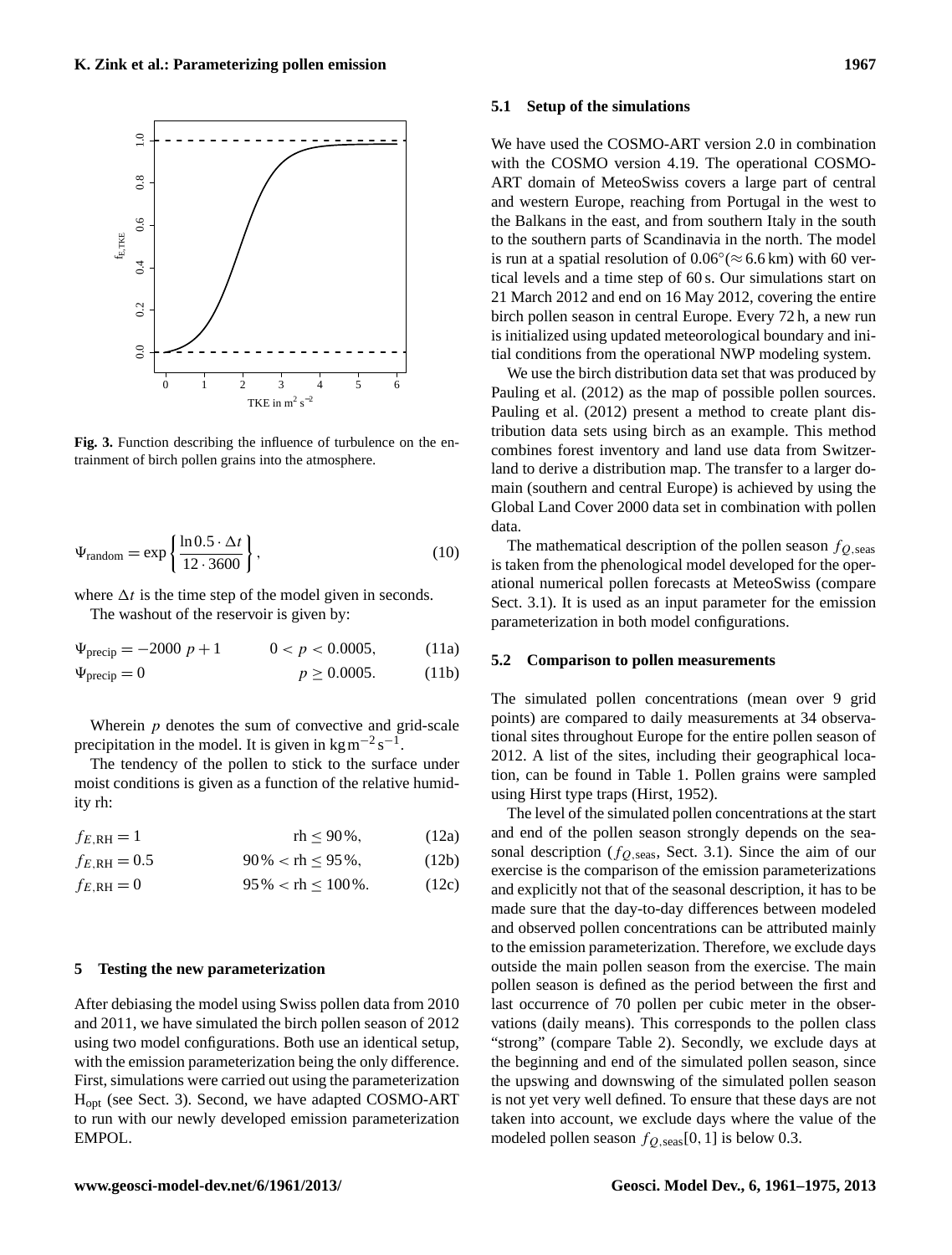<span id="page-7-1"></span>**Table 1.** Sites of the pollen measurements and their geographical locations, numbers refer to the numbering in the figures and tables of Sect. [6.](#page-7-0)

|                         | Country     | Town                 | Lon     | Lat     |
|-------------------------|-------------|----------------------|---------|---------|
| 1                       | Austria     | Rosalia              | 16.3033 | 47.7030 |
| $\overline{2}$          | Austria     | Vienna               | 16.3561 | 48.2488 |
| 3                       | Belgium     | <b>Brussels</b>      | 4.3500  | 50.8333 |
| $\overline{\mathbf{4}}$ | Belgium     | Genk                 | 5.5000  | 50.9500 |
| 5                       | Switzerland | <b>Basel</b>         | 7.5830  | 47.5638 |
| 6                       | Switzerland | Bern                 | 7.4211  | 46.9477 |
| 7                       | Switzerland | Geneva               | 6.1500  | 46.2166 |
| 8                       | Switzerland | La-Chaux-de-Fonds    | 6.8333  | 47.1144 |
| 9                       | Switzerland | Lausanne             | 6.6500  | 46.5333 |
| 10                      | Switzerland | Lucerne              | 8.2833  | 47.0500 |
| 11                      | Switzerland | Münsterlingen        | 9.2333  | 47.6333 |
| 12                      | Switzerland | Neuchâtel            | 6.9166  | 46.9833 |
| 13                      | Switzerland | Zurich               | 8.5500  | 47.3833 |
| 14                      | Germany     | Berlin               | 13.4166 | 52.5333 |
| 15                      | Germany     | Delmenhorst          | 8.6333  | 53.0500 |
| 16                      | Denmark     | Copenhagen           | 12.5500 | 55.6833 |
| 17                      | France      | Chalon-sur-Saône     | 4.8369  | 46.7933 |
| 18                      | France      | Chambéry             | 5.9169  | 45.5652 |
| 19                      | France      | Metz.                | 6.1822  | 49.0925 |
| 20                      | France      | Montluçon            | 2.6050  | 46.3400 |
| 21                      | Croatia     | Zagreb               | 15.9833 | 45.8166 |
| 22                      | Hungary     | Györ                 | 17.6000 | 47.6666 |
| 23                      | Hungary     | Kecskemét            | 19.6666 | 46.9166 |
| 24                      | Hungary     | <b>Budapest</b>      | 19.0666 | 47.5000 |
| 25                      | Hungary     | Salgótarján          | 19.9008 | 48.0455 |
| 26                      | Hungary     | Szolnok              | 20.2000 | 47.1666 |
| 27                      | Hungary     | Tata                 | 18.3180 | 47.6388 |
| 28                      | Hungary     | Veszprém             | 17.9163 | 47.1000 |
| 29                      | Italy       | <b>Busto Arsizio</b> | 8.8541  | 45.6119 |
| 30                      | Italy       | Legnano              | 8.9088  | 45.5969 |
| 31                      | Italy       | Parma                | 10.3333 | 44.7167 |
| 32                      | Poland      | Lodz                 | 19.4650 | 51.7661 |
| 33                      | Poland      | Poznan Morasko       | 16.9166 | 52.4500 |
| 34                      | Poland      | Poznan               | 16.8833 | 52.4166 |

The observational data has been checked for outliers. Additionally, we excluded sites for which there were less than 7 days of observations within the chosen period (see above).

#### <span id="page-7-0"></span>**6 Performance of the different model versions**

## **6.1 Statistical measures**

Manual operational pollen forecasts are usually done for pollen classes that reflect more or less the strength of the allergenic symptoms that are induced by the given pollen concentration. These thresholds depend on the sensitization rates and are not constant over regions [\(Jaeger,](#page-13-11) [2011\)](#page-13-11). Table [2](#page-7-2) gives the thresholds for birch pollen concentrations used for the operational pollen forecasts at MeteoSwiss [\(Gehrig et al.,](#page-13-12) [2013\)](#page-13-12). Taking this classification, and using a lower and upper limit, the continuous values of pollen concentrations were

<span id="page-7-2"></span>**Table 2.** Pollen classes for birch pollen concentrations  $(C_{\text{pollen}})$ used for the operational pollen forecasts at MeteoSwiss [\(Gehrig](#page-13-12) [et al.,](#page-13-12) [2013\)](#page-13-12).

| Pollen class            | Pollen concentration in $m^{-3}$  |
|-------------------------|-----------------------------------|
| low pollen load         | $C_{\text{pollen}} < 10$          |
| moderate pollen load    | $10 \leq C_{\text{pollen}} < 70$  |
| strong pollen load      | $70 \leq C_{\text{pollen}} < 300$ |
| very strong pollen load | $300 \leq C_{\text{pollen}}$      |

<span id="page-7-3"></span>**Table 3.**  $2 \times 2$  contingency table: pairs of measured and simulated values are classified as hits (a), false alarms (b), misses (c) and correct negatives (d).

|          |     | Observation |    |
|----------|-----|-------------|----|
|          |     | yes         | no |
| Forecast | yes | а           | h  |
|          | no  | с           | d  |

classified for both the modeled and the measured values. For each pollen class, a  $2 \times 2$  contingency table (see Table [3\)](#page-7-3) was completed, taking the occurrence of the desired class as an event and the occurrence of any other class as a non-event. Whether the modeled pollen class is higher or lower than the observed one –and, if it is higher or lower, by how much – cannot be taken into account. Additionally, it has to be noted that the occurrence of any non-event in measurements and simulations is counted as a correct negative. Since a nonevent is any pollen class other than the one currently under observation, a correct negative does not necessarily mean that the correct pollen class has been forecast.

In addition to this approach based on the usual manner of manual pollen forecasts, we classified the pollen data using single thresholds as it is usually done for precipitation. This reflects the fact that for most allergenic patients, a pollen concentration in excess of a certain personal threshold triggers symptoms, and thus necessitates the intake of medication. Whether this threshold is just reached or strongly overpassed is of minor importance.

Based on the four numbers in a  $2 \times 2$  contingency table (compare Table [3\)](#page-7-3), a series of skill scores has been computed [\(Wilks,](#page-14-15) [2006\)](#page-14-15). Generally, several of these scores should be looked at together in order to form a complete picture of the performance of a model. We have chosen the Threat Score, False Alarm Rate, as well as the Pierce Skill Score.

The Threat Score, TS, (Eq. [13\)](#page-7-4) measures the proportion of correct forecasts without taking into account the correct non-events:

<span id="page-7-4"></span>
$$
TS = \frac{a}{a+b+c}.\tag{13}
$$

Usually, this is done for rare events where correct nonevents are meaningless. In our case, disregarding the correct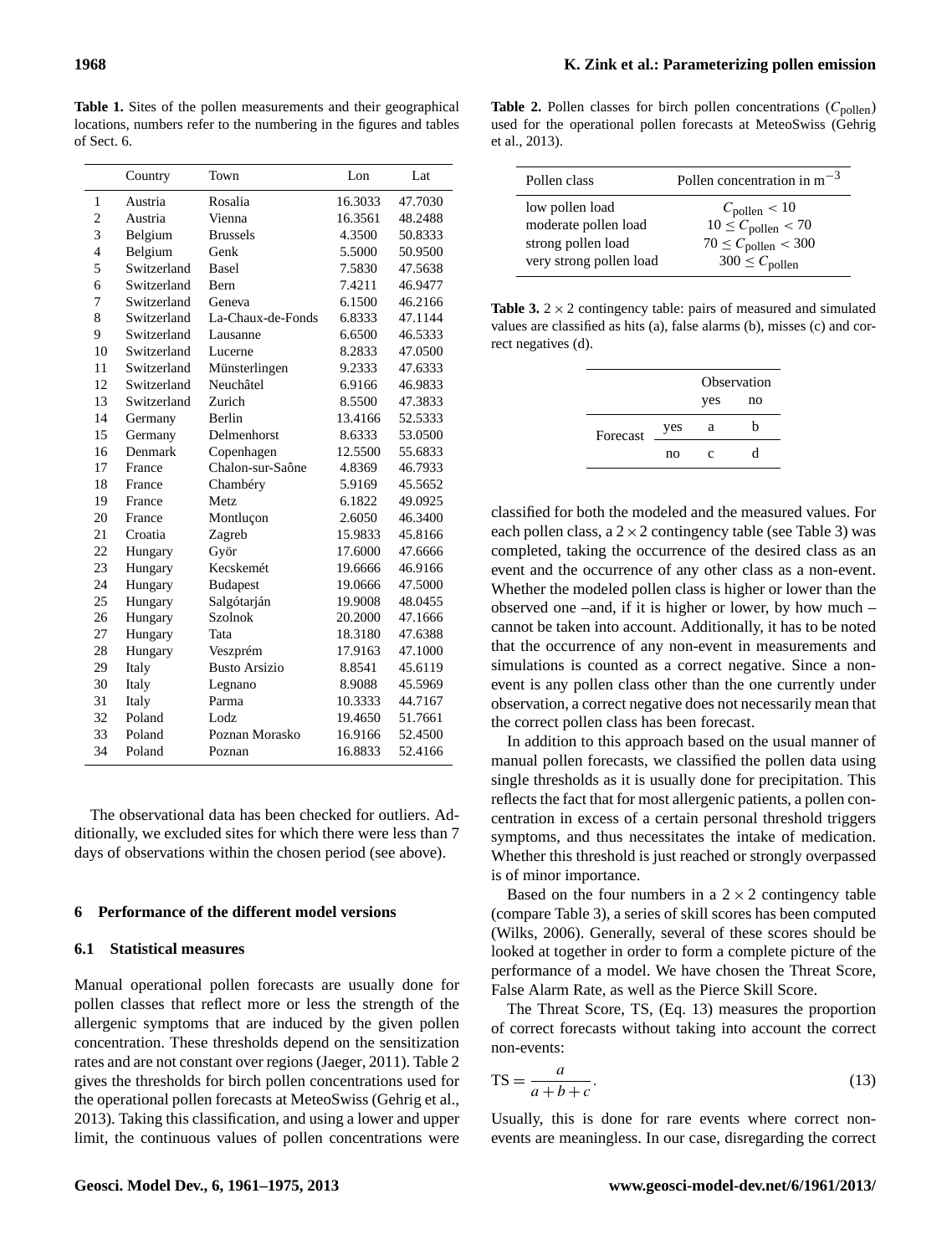non-events is especially wanted since they are not necessarily correct, as described above. TS ranges between 0 and 1, with 1 being a perfect score.

The False Alarm Ratio, FAR, (Eq. [14\)](#page-8-0) gives the fraction of simulated events that were not observed:

$$
FAR = \frac{b}{a+b}.\tag{14}
$$

FAR takes values between 0 and 1, and a perfect score renders a value of 0.

<span id="page-8-1"></span>The Pierce Skill Score, PSS, (Eq. [15\)](#page-8-1) is a measure that describes the performance of a model compared to an unbiased random forecast:

$$
PSS = \frac{ad - bc}{(a + c)(b + d)}.\tag{15}
$$

PSS can take values between −1 and 1. Forecasts worse than a random forecast render negative values. Forecasts better than the random forecast result in positive values. Rare events that are correctly forecast count more than frequent events.

Additionally, we calculated some statistical measures that reflect the pollen concentrations as opposed to pollen classes. This overcomes the problem of classification: values close to the thresholds might lead to a wrong class even though they are not far away from the observed value. By contrast, classes that cover a large interval of concentrations lead to events being counted as correct even if the real value is several factors wrong. We have calculated the correlation coefficient  $(r^2)$ , the  $p$ -value, the root mean square error (rmse), the index of agreement  $(d_1)$ , the fraction of predictions within a factor of two of observations (FAC2), and the geometric mean bias (GMB) [\(GAW Report No. 181,](#page-13-13) [2008\)](#page-13-13).

We have calculated the *p*-value for  $r^2$ . It gives the probability of obtaining the observed data if the null hypothesis is true. In our case, the null hypothesis is: "Observations and modeled simulations do not correlate." If the p-value falls below a predetermined significance level (we use a value of 0.05), one can assume that the null hypothesis is wrong. It has to be noted that the  $p$ -value is not a proof that the alternative hypothesis is correct. However, if the  $p$ -value is above the chosen significance level, it is not justified to reject the null hypothesis.

The index of agreement [\(Willmott et al.,](#page-14-16) [1985\)](#page-14-16) is based on the sums of the absolute values of the errors between observations and modeled values. It can take values between zero and one, with one being a perfect score. It is given by

$$
d_1 = 1 - \frac{\sum_{i=1}^{N} |P_i - O_i|}{\sum_{i=1}^{N} (|P_i - \overline{O}| + |O_i - \overline{O}|)},
$$
\n(16)

where  $P_i$  denotes the simulated values,  $O_i$  the observations,  $\overline{O}$  the observational mean, and N the number of data points.

<span id="page-8-2"></span><span id="page-8-0"></span>**Table 4.** Threat Score (TS) and False Alarm Ratio (FAR) for pollen classes using a single threshold. The threshold is given in pollen per cubic meter.

| Score      | Threshold | $H_{opt}$ | EMPOL |
|------------|-----------|-----------|-------|
| TS         | 10        | 0.91      | 0.95  |
| TS         | 70        | 0.65      | 0.69  |
| TS         | 300       | 0.34      | 0.48  |
| <b>FAR</b> | 10        | 0.03      | 0.02  |
| FAR        | 70        | 0.27      | 0.21  |
| <b>FAR</b> | 300       | 0.58      | 0.29  |

FAC2 gives the fraction of the predictions that are within a factor of two of the observations. It is calculated as

$$
FAC2 = \frac{1}{N} \sum_{i=1}^{N} n_i,
$$
\n(17)

with  $n_i = 1$  if the modeled value lies within a factor of two of the observed value. Otherwise,  $n_i$  is zero. A "perfect" forecast (with respect to the factor of two) renders a score of one.

The geometric mean bias is given as

GMB = exp
$$
\left(\frac{1}{N}\sum_{i=1}^{N}\ln P_{i} - \frac{1}{N}\sum_{i=1}^{N}\ln O_{i}\right)
$$
. (18)

It has to be noted that GMB is sensitive to the relative error. For example, an observed value of 1 and a simulated value of 0.1 render the same GMB as an observed value of 100 and a simulated value of 10. In reality, the former is of little importance to allergic people whereas the latter is crucial. In addition, the measuring systems cannot distinguish between 0.1 and 1, although they are clearly sensitive to the difference between 10 and 100. Furthermore, in the observed pollen concentrations, values of 0 pollen per cubic meter can occur. This obviously results in an error for the logarithm. Hence, the logarithm of pollen concentrations smaller than 20.1 pollen per cubic meter was set to 3.

#### **6.2 Results regarding pollen classes**

We have studied the ability of the model versions to forecast a certain pollen class using TS and FAR. The results using a double threshold to define a pollen class (upper and lower bound) can be found in Figs. [4](#page-9-0) and [5.](#page-9-1) Both model versions show that the ability to correctly forecast a pollen class is different for the different pollen classes. Apparently, it is easier to predict higher pollen classes. This is desirable since higher pollen classes induce stronger allergenic symptoms. In any case, the class "low pollen load" scores worst. This can partly be explained by the fact that the higher pollen classes cover a wider range of pollen concentrations (see Table [2\)](#page-7-2): e.g., for the "very strong" pollen class, the concentration needs to be anything above 300 pollen per cubic meter, whereas for the class "low" the concentration needs to be below 10 pollen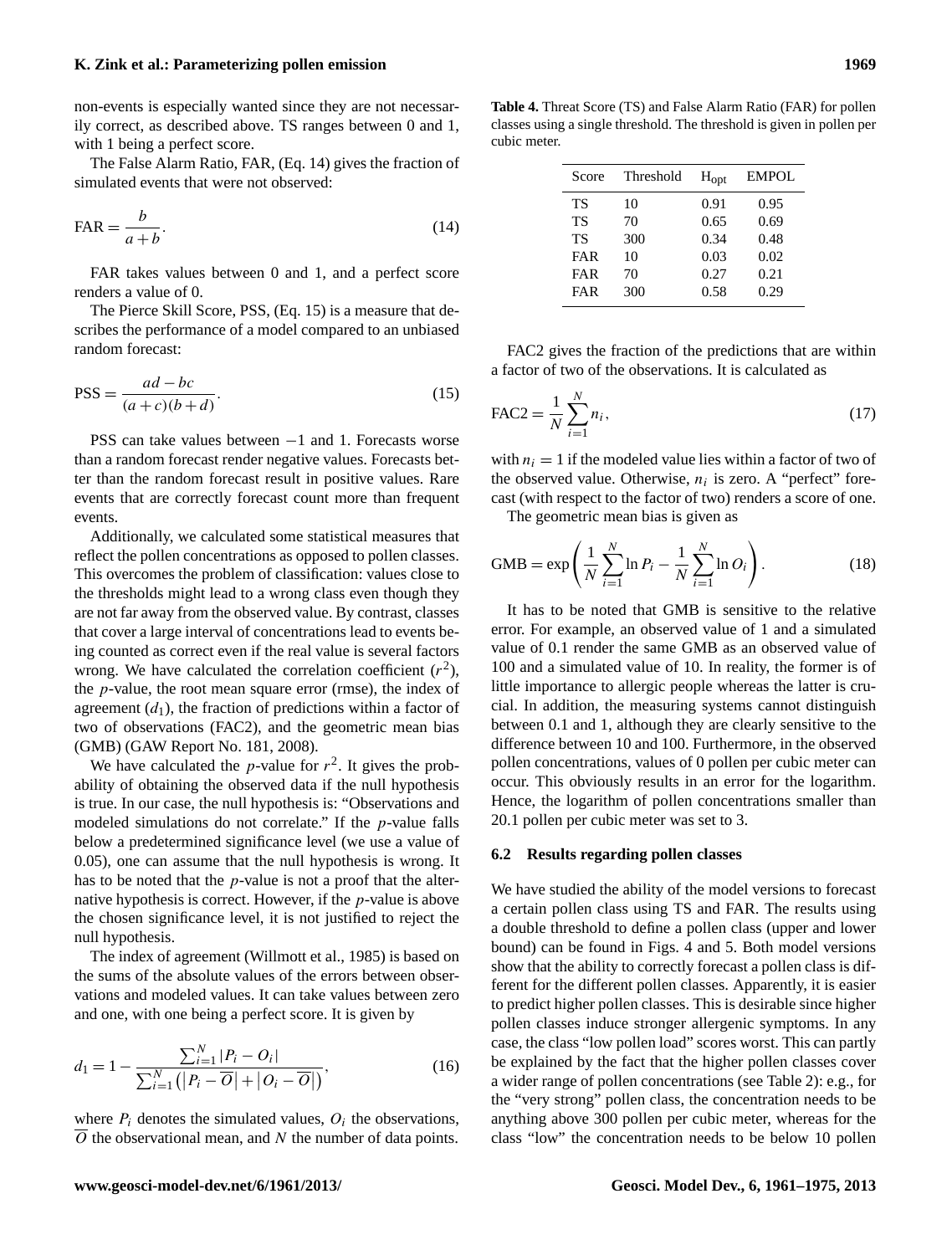

<span id="page-9-0"></span>**Fig. 4.** Threat Score, based on classes defined by an upper and lower limit.

per cubic meter. Obviously, the latter is more difficult to hit. It has to be noted that the class "low pollen load" is very rare during the main pollen season, both in observations and in the models. The scores are therefore based on only a few data points where the observations fall into this class. Additionally, measurements of small pollen concentrations are uncertain due to the nature of the measuring system.

The same scores have also been computed using a single threshold to define a pollen class rather than an upper and lower limit. The results given in Table [4](#page-8-2) still show strong differences between the classes. However, the conclusion drawn from the exercise is reversed: now, the results indicate that it is easier to forecast the lower pollen classes. This demonstrates that the scores are very sensitive to the way an "event" or "non-event" is defined (single or double threshold). Which definition is appropriate depends very much on the question of the study.

The PSS using a double threshold is shown in Fig. [6.](#page-9-2) For the three lower pollen classes, the values of PSS are on the order of 0.3 (EMPOL) and less than 0.1 ( $H_{opt}$ ). The scores for the "very strong" pollen class are better for both parameterizations: 0.49 and 0.24, respectively. The results indicate that, indeed, the highest pollen class is better predicted than the lower pollen classes. This is true for both emission parameterizations and for both definitions of an "event" (not shown).

In order to get a sense of the quality of our results, we have compared the PSS values for pollen to the results obtained for operational COSMO forecasts of precipitation at MeteoSwiss. Since precipitation, in contrast to birch pollen concentrations, is not limited to only one season, the analysis has been done for all four seasons. For precipitation, 8 different thresholds are used for the classification, starting with 0.1 kg m<sup> $-2$ </sup> and ending with 50 kg m<sup> $-2$ </sup>



<span id="page-9-1"></span>**Fig. 5.** False Alarm Ratio, based on classes defined by an upper and lower limit.



<span id="page-9-2"></span>**Fig. 6.** Pierce Skill Score, based on classes defined by an upper and lower limit.

values can be found in Table [5.](#page-10-0) Unlike pollen classes, precipitation is better forecast for the lower thresholds. The best score for pollen classes (EMPOL, class "very strong", see Fig. [6\)](#page-9-2) is on the order of the best scores for precipitation (0.6). Likewise, the worst scores for precipitation and pollen (Hopt, classes "low", "moderate" and "strong") are in the same range and less than 0.1. Considering that precipitation has already been forecast in NWP models for some decades, this is an encouraging outcome for simulations of pollen concentrations that have been introduced to NWP systems just recently.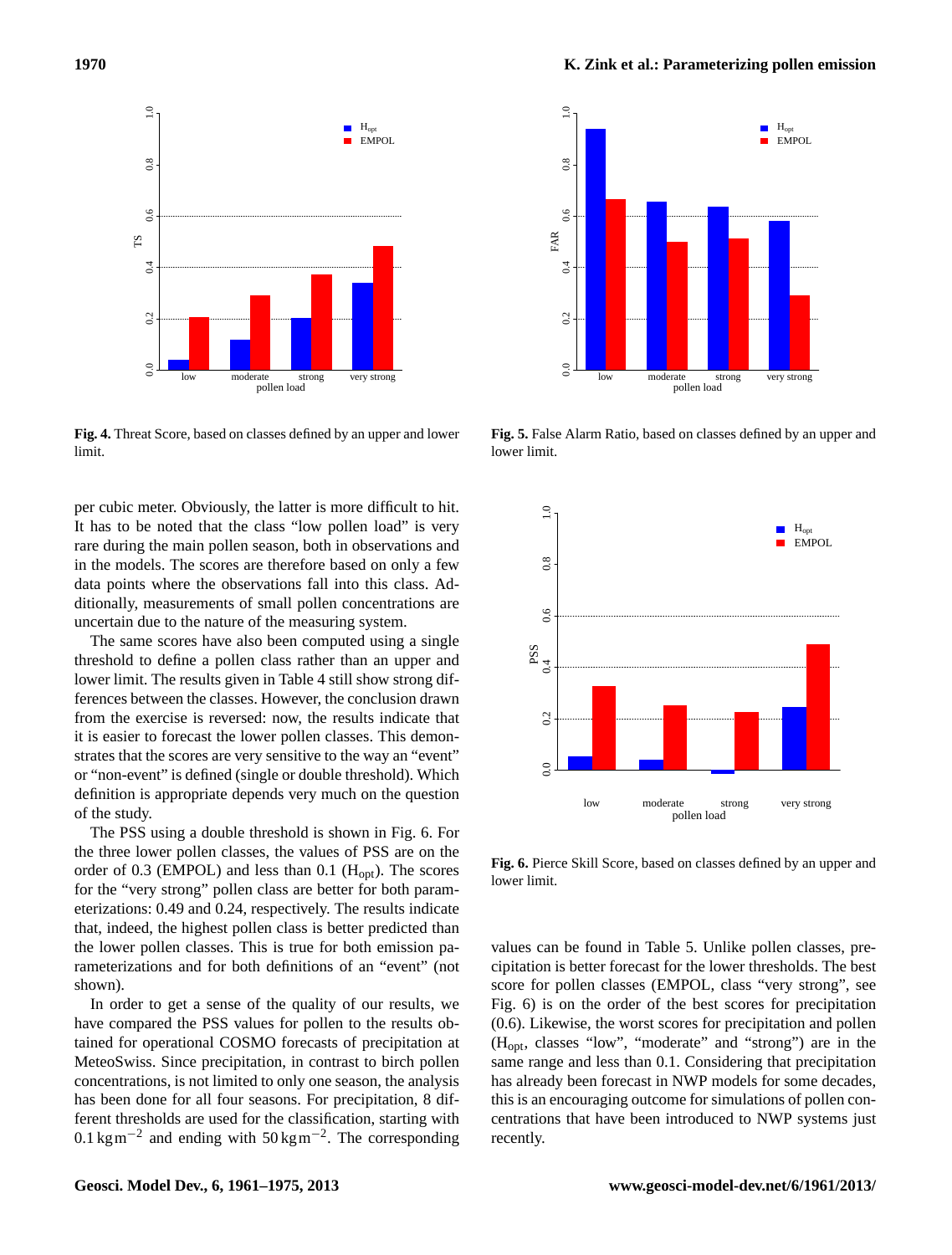<span id="page-10-0"></span>**Table 5.** Values of the Pierce Skill Score for operational COSMO forecasts of precipitation at MeteoSwiss using different thresholds. The four seasons are evaluated separately.

| Threshold in<br>$\text{kg m}^{-2}$ | Spring | Summer | Autumn | Winter |
|------------------------------------|--------|--------|--------|--------|
| 0.1                                | 0.64   | 0.60   | 0.63   | 0.61   |
| 1                                  | 0.62   | 0.54   | 0.64   | 0.64   |
| 2                                  | 0.55   | 0.47   | 0.59   | 0.59   |
| 5                                  | 0.45   | 0.38   | 0.55   | 0.53   |
| 10                                 | 0.36   | 0.28   | 0.48   | 0.41   |
| 20                                 | 0.21   | 0.21   | 0.35   | 0.21   |
| 30                                 | 0.15   | 0.16   | 0.26   | 0.09   |
| 50                                 | 0.03   | 0.05   | 0.10   | 0.08   |

Summing up the results, EMPOL scores higher than  $H_{opt}$ for any of the pollen classes and for all of the computed skill scores, regardless of the definition of an "event" (see, e.g., Figs. [4](#page-9-0) to [6\)](#page-9-2).

#### **6.3 Results regarding pollen concentrations**

The mean correlation coefficient is clearly better for EMPOL than for  $H_{opt}$  (see caption of Table [6\)](#page-10-1). However, to reject the null hypothesis ("Modeled and observed concentrations are uncorrelated".), the  $p$ -values have to be less than 0.05. Neither the mean  $p$ -value of  $H_{opt}$  nor that of EMPOL fall below this threshold (see caption of Table [6\)](#page-10-1). The picture changes when looking at individual measuring sites (see Table [6\)](#page-10-1). For  $H_{opt}$ , the *p*-values are generally higher, with only the values for three stations below 0.05 (stations 4, 16, and 30). These coincide with the three highest correlation coefficients for  $H_{opt}$ . By contrast, EMPOL has *p*-values of less than 0.05 at 17 stations and only a few stations with very high *p*-values. Again, the high p-values generally coincide with small correlation coefficients (e.g., stations 2, 14, 15, 21, 23, 33, 34) and vice versa.  $H_{opt}$  only performs better at 7 out of the 34 measuring sites. This can be interpreted such that the biological and physical processes are better represented in EMPOL than in  $H_{opt}$ . Both parameterizations have been tuned using Swiss pollen data of the previous years. For EMPOL, this results in better correlation coefficients and very low  $p$ -values at most of the Swiss pollen stations (numbers 5 to 13). Nevertheless, apparently the chosen parameterization also works well for many stations outside of Switzerland (e.g., stations 3, 16, 18, 19, 24, 26, 27, 29, 30). Such a refinement of the results for the stations included in the tuning process cannot be found for  $H_{opt}$ .

The model's ability to forecast a concentration in reasonable proximity to the observed value can be measured using FAC2 (see Fig. [7\)](#page-11-0). It can be seen that EMPOL performs better at 28 of the 34 stations, which leads to a considerably higher mean value than  $H_{opt}$  has. Overall, about 50 % of EMPOL's simulated concentrations are within a factor of

<span id="page-10-1"></span>**Table 6.** Correlation coefficients  $(r^2)$  and their corresponding pvalues for the two model configurations at each of the measuring sites. The mean  $r^2$  over all stations is 0.43 for EMPOL and 0.12 for  $H_{opt}$ . The corresponding mean *p*-values are 0.19 for EMPOL and  $0.49$  for H<sub>opt</sub>.

|                | <b>EMPOL</b> |            |         | Hopt       |  |
|----------------|--------------|------------|---------|------------|--|
| Site           | $r^2$        | $p$ -value | $r^2$   | $p$ -value |  |
| 1              | 0.48         | 0.03       | 0.19    | 0.41       |  |
| $\overline{c}$ | 0.16         | 0.54       | $-0.08$ | 0.76       |  |
| 3              | 0.80         | 0.00       | 0.34    | 0.21       |  |
| $\overline{4}$ | 0.35         | 0.21       | 0.58    | 0.02       |  |
| 5              | 0.74         | 0.00       | 0.04    | 0.87       |  |
| 6              | 0.76         | 0.00       | 0.13    | 0.59       |  |
| 7              | 0.85         | 0.00       | 0.34    | 0.22       |  |
| 8              | 0.41         | 0.08       | 0.03    | 0.90       |  |
| 9              | 0.72         | 0.00       | 0.41    | 0.13       |  |
| 10             | 0.86         | 0.00       | $-0.02$ | 0.93       |  |
| 11             | 0.69         | 0.00       | 0.20    | 0.39       |  |
| 12             | 0.84         | 0.00       | 0.17    | 0.66       |  |
| 13             | 0.46         | 0.04       | 0.25    | 0.28       |  |
| 14             | 0.02         | 0.93       | 0.03    | 0.90       |  |
| 15             | $-0.15$      | 0.69       | $-0.50$ | 0.17       |  |
| 16             | 0.88         | 0.00       | 0.67    | 0.02       |  |
| 17             | $-0.37$      | 0.24       | $-0.03$ | 0.93       |  |
| 18             | 0.72         | 0.01       | 0.35    | 0.27       |  |
| 19             | 0.64         | 0.06       | $-0.39$ | 0.29       |  |
| 20             | 0.43         | 0.08       | 0.45    | 0.06       |  |
| 21             | 0.16         | 0.73       | $-0.27$ | 0.55       |  |
| 22             | 0.47         | 0.08       | 0.38    | 0.17       |  |
| 23             | 0.22         | 0.46       | $-0.19$ | 0.51       |  |
| 24             | 0.62         | 0.01       | 0.10    | 0.74       |  |
| 25             | $-0.29$      | 0.26       | $-0.05$ | 0.84       |  |
| 26             | 0.82         | 0.00       | $-0.05$ | 0.86       |  |
| 27             | 0.71         | 0.08       | $-0.12$ | 0.79       |  |
| 28             | 0.31         | 0.21       | 0.18    | 0.47       |  |
| 29             | 0.66         | 0.01       | 0.32    | 0.27       |  |
| 30             | 0.67         | 0.02       | 0.68    | 0.01       |  |
| 31             | 0.39         | 0.39       | 0.22    | 0.64       |  |
| 32             | $-0.58$      | 0.05       | $-0.44$ | 0.15       |  |
| 33             | 0.06         | 0.84       | 0.05    | 0.87       |  |
| 34             | 0.27         | 0.34       | 0.05    | 0.87       |  |

two of the observed values. Using  $H_{\text{opt}}$ , only about 30% fall in that range. Similar conclusions can be drawn from  $d_1$ (not shown). Here again, the results from EMPOL tend to be slightly better at the Swiss stations, whereas the results from Hopt do not show this preference (not shown).

The mean rmse is very high for both parameterizations (see Table [7\)](#page-11-1). The individual values for different stations are quite diverse (not shown). In many cases, high values of rmse coincide for the two parameterizations. This suggests that the error could have its origin outside the emission parameterizations. Examples of such external factors are the plant distribution or a wrong altitude of Alpine stations in the model due to the low spatial resolution.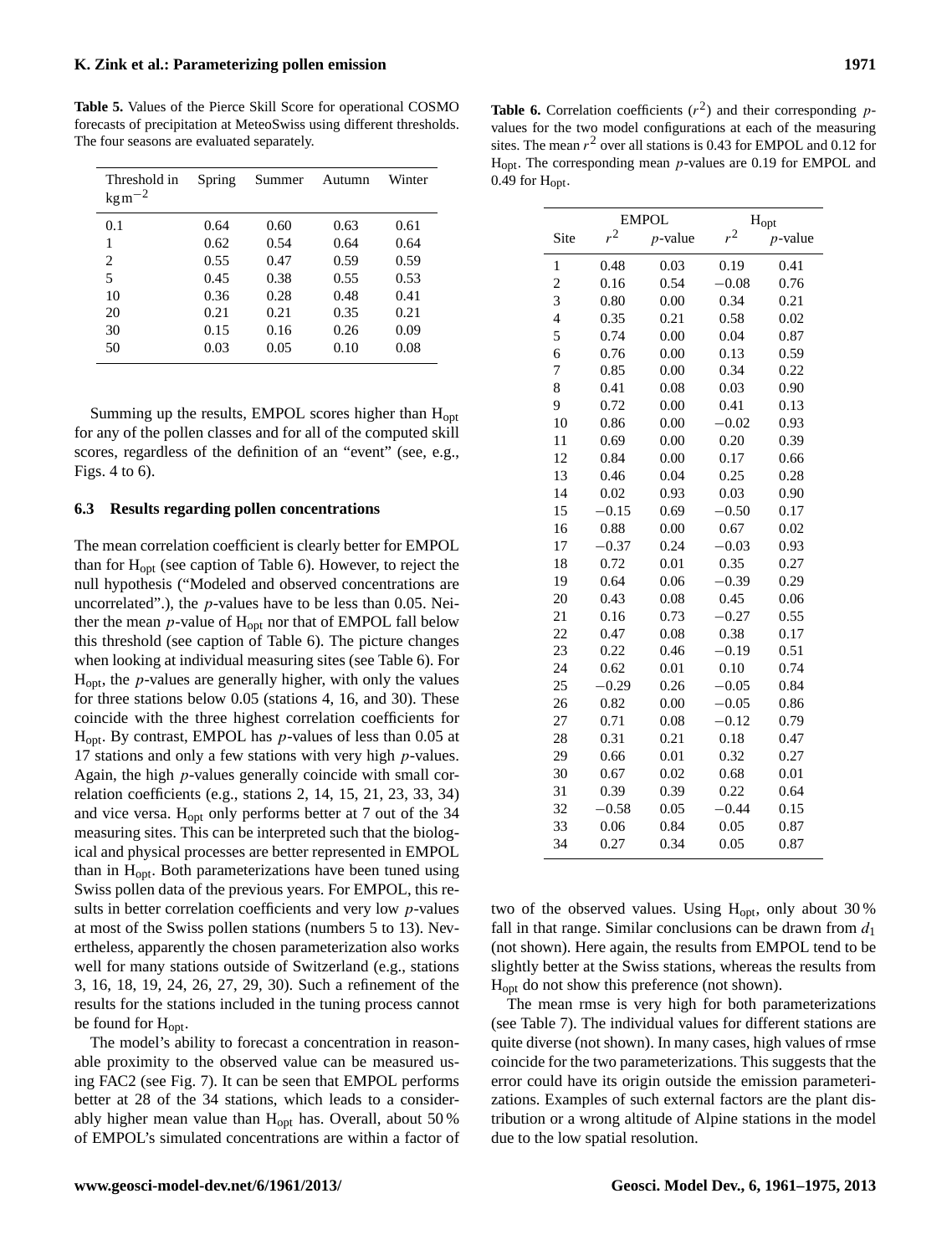

<span id="page-11-0"></span>**Fig. 7.** Fractions of predictions within a factor of two of observations for the two model configurations at each of the measuring sites. The colored lines denote the mean over all stations.



<span id="page-11-2"></span>**Fig. 8.** Geometric mean biases for the two model configurations at each of the measuring sites. The colored lines denote the mean over all stations.

<span id="page-11-1"></span>**Table 7.** Statistical results for the two model configurations based on pollen concentrations. Values are means over all measuring sites. The rmse is given in pollen per cubic meter. Figures in the last column give the number of sites where EMPOL scores better than Hopt. The total number is 34 sites.

| Statistical measure | $H_{opt}$ | EMPOL | #  |
|---------------------|-----------|-------|----|
| d <sub>1</sub>      | 0.31      | 0.46  | 29 |
| FAC <sub>2</sub>    | 0.29      | 0.49  | 28 |
| rmse                | 585       | 345   | 32 |
| <b>GMB</b>          | 2.14      | 1.18  | 26 |
| $^{\ast2}$          | 0.12      | 0.43  | 27 |
| <i>p</i> -value     | 0.49      | 0.19  | 28 |

A different picture can be found for the GMB (see Fig. [8\)](#page-11-2). Here, again, similar values coincide at some of the stations (e.g., sites 12, 19, 20, 25, 26, 33). However, at the majority of stations, one parameterization clearly shows a stronger bias than the other (e.g., sites 1–4, 14, 21, 24). Here, the difference in the error has to originate in the emission parameterizations since the other influencing parameters are the same for both model versions.

#### **6.4 Sensitivity to mast years**

As mentioned before, birch shows a bi-annual variation of the pollen production (years with high pollen production are referred to as "mast years"). The overall level of the pollen concentrations in the model is tuned based on simulations and observations of pollen concentrations of a predefined set of years. Usually, such a set of years will contain both mast years and normal years. This will result in a simulated pollen level somewhere between the level of the mast years and the level of normal years. Therefore, the occurrence or non-occurrence of a mast year in the period chosen for the experiment will have an influence on the performance of the model for the statistical scores that are sensitive to the overall level of the pollen concentrations (e.g., the fraction of predictions within a factor of 2 of observations). Scores that are not sensitive to the overall level (e.g. the correlation coefficient) will not be influenced by the occurrence of a mast year.

We tried to identify the mast and normal years in the period used in this study (2010 to 2012) based on the Swiss observational data. Values of the seasonal pollen index SPI (yearly sum of the observed daily pollen concentrations) for the Swiss observational sites are given in Table [8.](#page-12-1) It is not possible to make a clear statement. Four of the Swiss observational sites show the highest SPI in the year 2010, three in the year 2011, and two in the year 2012. The variation between the years can be very small (e.g., sites 5 and 9) or very strong (e.g., sites 6 and 11).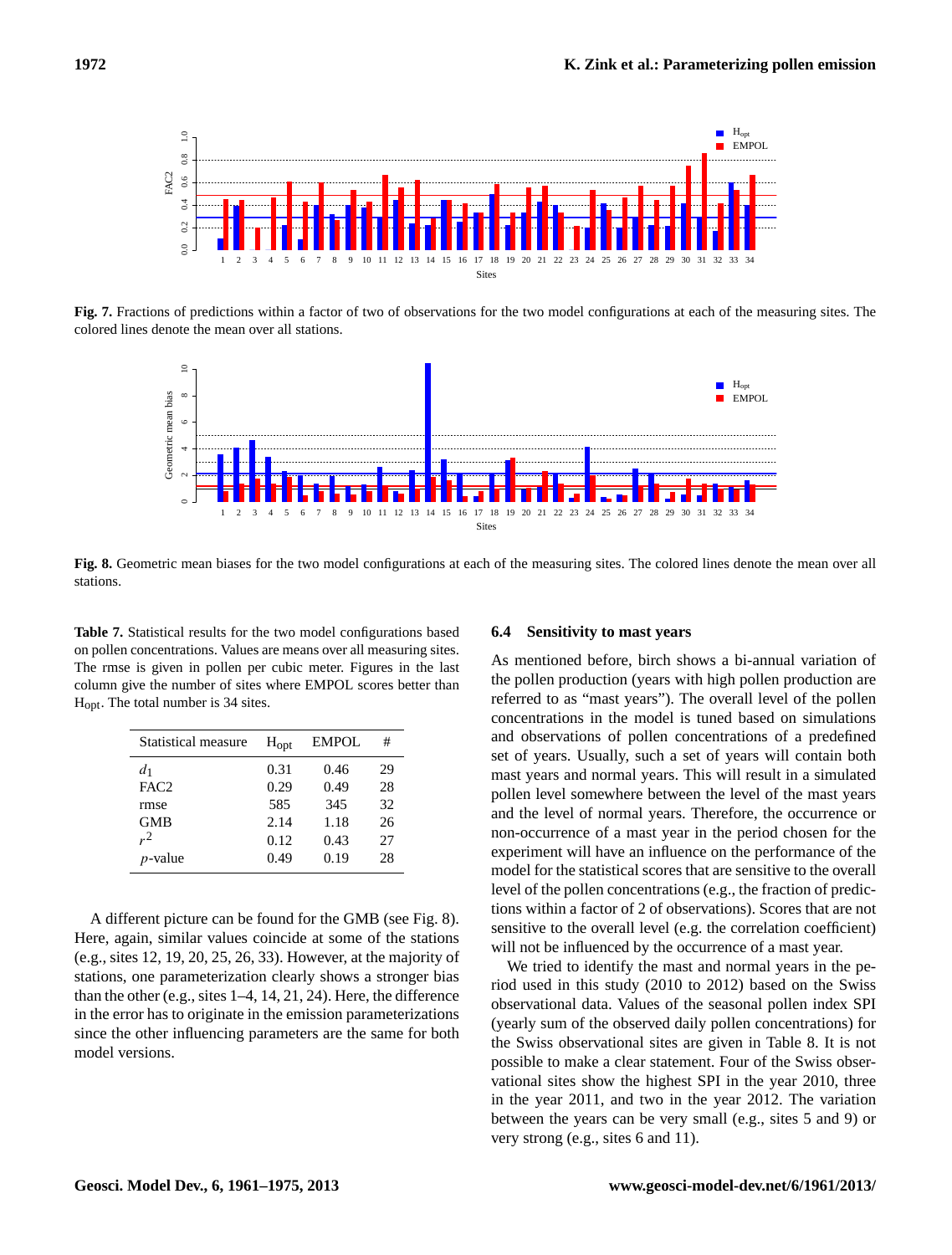<span id="page-12-1"></span>**Table 8.** Seasonal pollen indices for the Swiss observational sites for the years 2010 to 2012.

| Site | 2010  | 2011   | 2012  |
|------|-------|--------|-------|
| 5    | 6304  | 5484   | 6052  |
| 6    | 9834  | 16190  | 12156 |
| 7    | 6134  | 3647   | 4885  |
| 8    | 3131  | 1413   | 3418  |
| 9    | 5816  | 4426   | 5839  |
| 10   | 7222  | 3988   | 5392  |
| 11   | 5336  | 13842  | 5038  |
| 12   | 4258  | 2640   | 3757  |
| 13   | 10694 | 12.516 | 10246 |
|      |       |        |       |

Looking at these data, it is obvious that it is not possible to make an overall statement about a certain year being a mast year or not even for these stations that are relatively close to each other. The conclusions drawn from the data are not consistent between the different observational sites. Additionally, the difference between mast years and normal years can be strong or very weak, depending on the observational site.

## <span id="page-12-0"></span>**7 Summary and conclusions**

We have developed an emission parameterization, EMPOL, for pollen grains for use in NWP systems. EMPOL needs the plant distribution and a description of the pollen season as input parameters. The emission process is separated into two steps. The first step is the release of the pollen from the flowers into a pollen reservoir (pollen presentation). This is driven by temperature and relative humidity. The second step is the entrainment of the pollen from the reservoir into the atmosphere. This is driven by the turbulent kinetic energy. Additional processes that are included: washout of the reservoir by precipitation, loss of pollen in the reservoir due to random processes, sticking of the pollen grains in the reservoir when there is high relative humidity. Under favorable conditions, the available pollen grains can be released rapidly. In that case, pollen release is turned off for the rest of the day. The maximum daily amount of available pollen is a function of the progression of the pollen season.

The meteorological functions have been implemented in a way that allows adaptation for different pollen species. This is important since the opening processes of the anthers are different for different plant species. Additionally, EMPOL uses individual functions for each of the meteorological parameters. This and the separation of the different steps leading to pollen emission facilitate the design of experiments to determine the different meteorological parameters. Another advantage over the parameterizations based on [Helbig et al.](#page-13-3) [\(2004\)](#page-13-3) ( $H_{orig}$  and  $H_{opt}$ ) is the avoidance of unknown parameters like LAI that introduce unnecessary uncertainty.

Statistical scores show that the model version using EM-POL performs better than the model version using  $H_{opt}$ . This is true both for analyses using continuous values and for analyses based on pollen classes.

TS and FAR show that the performance of the model differs for different pollen classes. Using a lower and upper limit to define classes, the higher pollen classes are better predicted than the lower pollen classes. Using a single threshold to discriminate between classes, the lower pollen classes reach better scores. For PSS, the scores of the higher pollen classes are better, both for single and double thresholds. Overall, the scores are comparable to the ones that are reached for operational forecasts of precipitation using the COSMO model. The best score (0.49) is reached for the pollen class "very strong" and EMPOL. The mean correlation coefficient for  $H_{opt}$  is 0.12, whereas for EMPOL it reaches a value of 0.43. The results are quite diverse among the different observational sites. Using EMPOL, 49 % of the simulated values deviate less than a factor of two from the observations ( $H_{opt}$ : 29 %).

It has to be noted, however, that this parameterization is not yet fully tuned. The functions in the parameterization work in the timescale of a time step. In our case, these are 60 s. It is hardly possible to tune these functions using daily resolved observations. Pollen observations with a higher temporal resolution (bihourly values) have started to be registered on an operational basis only recently. Additionally, it would be desirable to conduct laboratory experiments for the explicit determination of the functions that connect the amount of released/entrained pollen to meteorological variables. Taking these possibilities into account, EMPOL has a great potential to become considerably better in the future.

For the time being, the functions have only been tested for birch pollen emission. However, during the last months, EM-POL has also been employed to parameterize the emission of grasses and ragweed using plant-specific constants (e.g. in the functions for temperature, humidity and TKE). First results are very promising (not shown). Parameterizing the emissions of further plant species, such as hazel, alder, or ash, should follow to enable the operational use of numerical predictions for the main allergenic pollen species.

For the future development of EMPOL, the following paragraph lists some of the possible improvements.

- **–** Conducting field or laboratory experiments to deduce better functions relating meteorological conditions to the different steps of pollen emission.
- **–** Introducing a mechanism that hinders pollen release and/or entrainment for a certain time period after a precipitation event.
- $-$  Introducing the influence of rising  $CO<sub>2</sub>$  on the pollen production e.g., [Ziska and Caulfield,](#page-14-17) [2000;](#page-14-17) [Rogers](#page-14-18) [et al.,](#page-14-18) [2006\)](#page-14-18). With respect to the present parameterization this could be done in several ways: (1)  $Q_{\text{pollen,day}}$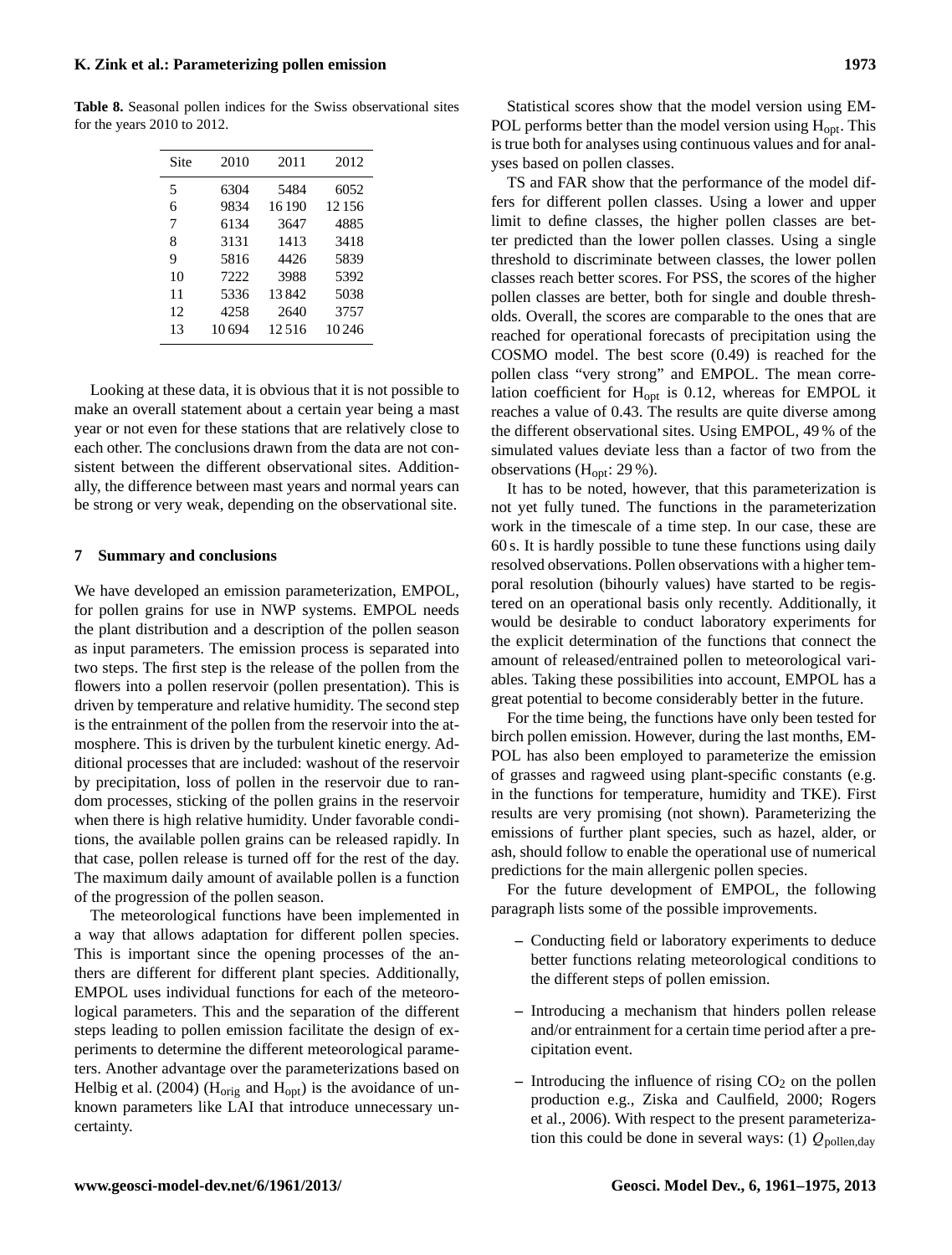could be transformed into a variable field (right now, its value is fixed for the entire domain), (2) a new input field could be introduced that reflects the influence of  $CO_2$ , e.g.,  $f_{Q,CO_2}$ , (3) the influence of  $CO_2$  could even be calculated within the model if COSMO-ART is run in a "full mode" including reactive trace gases.

# **Supplementary material related to this article is available online at [http://www.geosci-model-dev.net/6/](http://www.geosci-model-dev.net/6/1961/2013/gmd-6-1961-2013-supplement.pdf) [1961/2013/gmd-6-1961-2013-supplement.pdf.](http://www.geosci-model-dev.net/6/1961/2013/gmd-6-1961-2013-supplement.pdf)**

*Acknowledgements.* We thank the following experts for providing us with observational data of pollen concentrations: Roberto Albertini (Laboratory of Allergology, Department of Clinical and Experimental Medicine, University of Parma, Italy), Uwe E. Berger and M. Smith (EAN, Medical University of Vienna, Austria), Daniele Berra and Elena Chiodini (Broncopneumology and Allergology Department, Hospital of Busto Arsizio, Varese, Italy), Maira Bonini (Department of Medical Prevention, Local Health Authority Milan 1, Parabiago (Milan), Italy), Jeroen Buters (ZAUM – Zentrum Allergie und Umwelt, Munich, Germany), Monique Detandt (Scientific Institute for Public Health, Brussels, Belgium), Lukasz Grewling (Laboratory of Aeropalynology, Faculty of Biology, AMU Poznan, Poland), Ivana Hrga and Barbara Stjepanovic´ (Laboratory for Aerobiology, Institute of Public Health Andrija Štampar, Zagreb, Croatia), Rudolf Litschauer (BFW – Bundesamt für Wald, Vienna, Austria), Barbara Majkowska-Wojciechowska (Department of Immunology, Rheumatology and Allergy, Medical University of Lodz, Poland), Anna Páldy, Dóra Apatini and Donát Magyar (Hungarian Aerobiological Network, National Institute of Environmental Health, Budapest, Hungary), Janne Sommer (Asthma & Allergy Association, Denmark), Michel Thibaudon (RNSA – Réseau National de Surveillance Aérobiologique, Brussieu, France), Reinhard Wachter (PID – Stiftung Deutscher Polleninformationsdienst, Berlin, Germany) and the working group "Meteorological Information and Communication Systems" (Institute of Meteorology, Freie Universität Berlin, Germany). Additionally, we thank the European Aeroallergen Network Pollen Database (EAN) for giving us access to their data sets. The experiments were done at the Swiss National Supercomputing Centre (CSCS) in Lugano, Switzerland. We thank our referees and editor for their highly appreciated remarks.

Edited by: V. Grewe

# **References**

- <span id="page-13-2"></span>Bianchi, D. E., Schwemmin, D. J., and Wagner Jr., W. H.: Pollen Release in the common ragweed (*Ambrosia artemisiifolia*), Bot. Gaz., 120, 235–243, 1959.
- <span id="page-13-10"></span>Dahl, Å., Galán, C., Hajkova, L., Pauling, A., Šikoparija, B., Smith, M., and Vokou, D.: The Onset, Course and Intensity of the Pollen Season, in: Allergenic Pollen: A Review of the Production, Release, Distribution and Health Impacts, edited by: Sofiev, M. and Bergmann, K.-C., Chapter 3, 29–70, Springer Science+Business Media, 2013.
- <span id="page-13-8"></span>Fuckerieder, K.: Der Graspollengehalt der Luft in Mitteleuropa, Ph. D. thesis, Auswertestelle Aerobiologie des Umweltbundesamtes und Botanisches Institut der Technischen Universität München, 1976.
- <span id="page-13-1"></span>García-Mozo, H., Galán, C., Belmonte, J., Bermejo, D., Candau, P., Díaz de la Guardia, C., Elvira, B., Gutiérrez, M., Jato, V., Silva, I., Trigo, M. M., Valencia, R., and Chuine, I.: Predicting the start and peak dates of the Poaceae pollen season in Spain using process-based models, Agr. Forest Meteorol., 149, 256–262, 2009.
- <span id="page-13-13"></span>GAW Report No. 181: Joint Report of COST Action 728 and GURME – Overview of Tools and Methods for Meteorological and Air Pollution Mesoscale Model Evaluation and User Training, 2008.
- <span id="page-13-7"></span>Gehrig, R. and Peeters, A. G.: Pollen distribution at elevations above 1000 m in Switzerland, Aerobiologia, 16, 69–74, 2000.
- <span id="page-13-12"></span>Gehrig, R., Pietragalla-Köhler, B., Clot, B., Herren, T., Graber, M.- J., Hauser, M., Moersen, M., and Sallin, C.: Luftpollengehalt in der Schweiz 2012, Tech. Rep. 20, MeteoSchweiz, 2013.
- <span id="page-13-6"></span>Grewling, Ł., Jackowiak, B., Nowak, M., Uruska, A., and Smith, M.: Variations and trends of birch pollen seasons during 15 years (1996–2010) in relation to weather conditions in Poznań (western Poland), Grana, 51, 280–292, 2012.
- <span id="page-13-3"></span>Helbig, N., Vogel, B., Vogel, H., and Fiedler, F.: Numerical modelling of pollen dispersion on the regional scale, Aerobiologia, 3, 3–19, 2004.
- <span id="page-13-0"></span>Hirst, J. M.: An automatic volumetric spore trap, Annals of Applied Biology, 39, 257–265, doi[:10.1111/j.1744-7348.1952.tb00904.x,](http://dx.doi.org/10.1111/j.1744-7348.1952.tb00904.x) 1952.
- <span id="page-13-11"></span>Jaeger, S.: The trouble with threshold values for allergy forecasts, in: AEROBIOLOGICAL MONOGRAPHS. Towards a comprehensive vision, edited by: Clot, B., Comtois, P., and Escamilla-Garcia, B., 233–245, MeteoSwiss (CH) and University of Montreal (CA), 2011.
- <span id="page-13-9"></span>Keijzer, C. J., Leferink-Ten Klooster, H. B., and Reinders, M. C.: The Mechanics of the Grass Flower: Anther Dehiscence and Pollen Shedding in Maize, Ann. Botany, 78, 15–21, doi[:10.1006/anbo.1996.0089,](http://dx.doi.org/10.1006/anbo.1996.0089) 1996.
- <span id="page-13-4"></span>Marceau, A., Loubet, B., Andrieu, B., Durand, B., Foueillassar, X., and Huber, L.: Modelling diurnal and seasonal patterns of maize pollen emission in relation to meteorological factors, Agr. Forest Meteorol., 151, 11–21, doi[:10.1016/j.agrformet.2010.08.012,](http://dx.doi.org/10.1016/j.agrformet.2010.08.012) 2011.
- <span id="page-13-5"></span>Martin, M. D., Chamecki, M., and Brush, G. S.: Anthesis synchronization and floral morphology determine diurnal patterns of ragweed pollen dispersal, Agr. Forest Meteorol., 150, 1307–1317, doi[:10.1016/j.agrformet.2010.06.001,](http://dx.doi.org/10.1016/j.agrformet.2010.06.001) 2010.